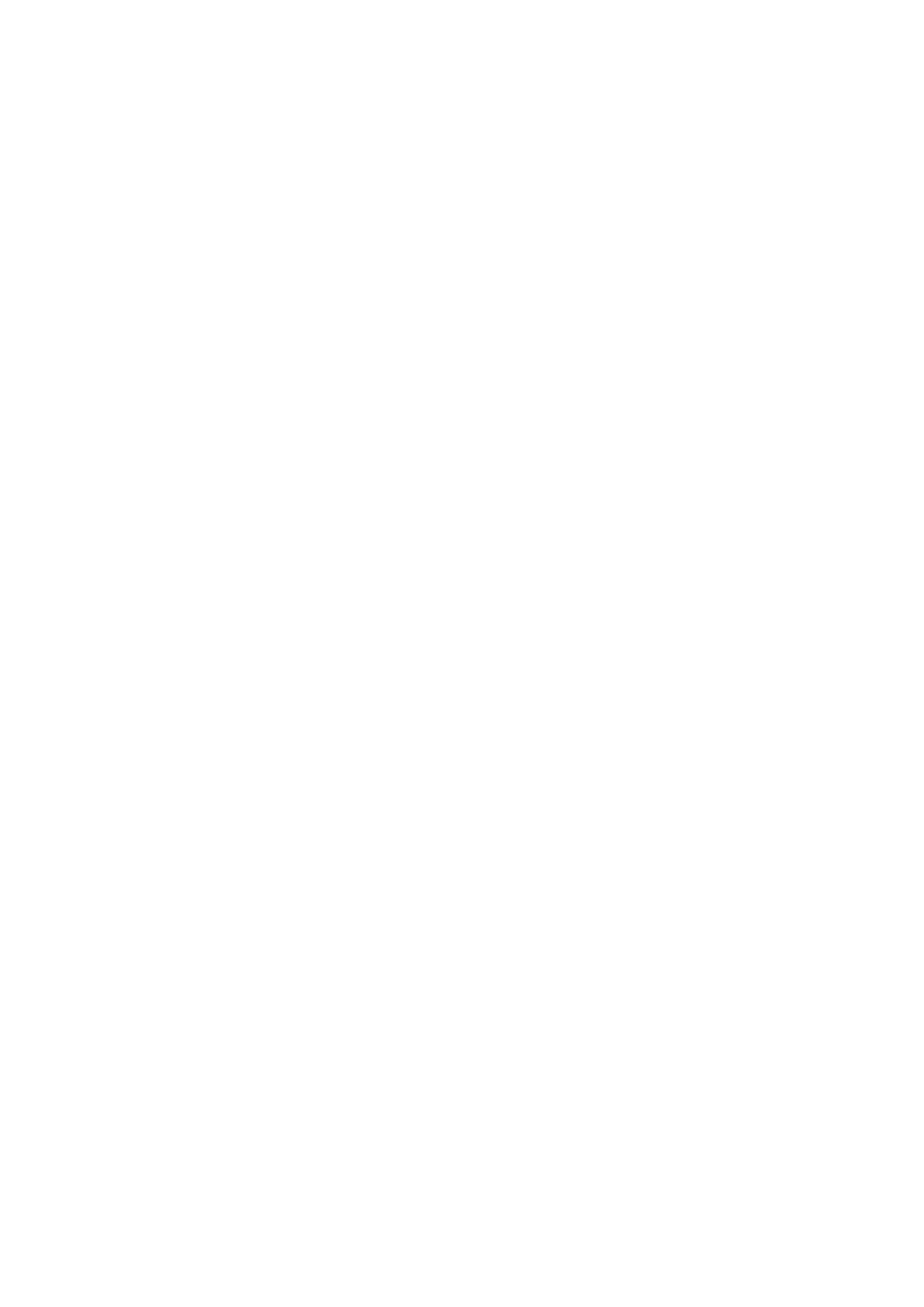# **NORTHERN TERRITORY OF AUSTRALIA**

# **SOLAR PROJECT (AUSTRALIA-ASIA POWER LINK) (SPECIAL PROVISIONS) ACT 2022**

**Act No. [ ] of 2022** \_\_\_\_\_\_\_\_\_\_\_\_\_\_\_\_\_\_\_\_

\_\_\_\_\_\_\_\_\_\_\_\_\_\_\_\_\_\_\_\_

# **Table of provisions**

| Part 1 | <b>Preliminary matters</b> |
|--------|----------------------------|
|--------|----------------------------|

| $\mathbf{\Delta}$ |  |
|-------------------|--|

# **Part 2 Implementation of Agreement and key terms**

| 5 <sup>5</sup> |  |
|----------------|--|
| 6              |  |
| <u>7</u>       |  |
| 8              |  |

# **Part 3 Solar generation site**

# **Division 1 Location of solar generation site**

| 9  |  |
|----|--|
| 10 |  |

#### **Division 2 Consent requirements for activities of interest holders**

| 11 | Consent required for activities under Mineral Titles Act 20107 |  |
|----|----------------------------------------------------------------|--|
| 12 |                                                                |  |
| 13 | Consent required for activities under Geothermal Energy        |  |
|    |                                                                |  |
| 14 |                                                                |  |
| 15 |                                                                |  |
| 16 |                                                                |  |

# **Division 3 Non-pastoral use permit**

| 17 |  |  |  |
|----|--|--|--|
|----|--|--|--|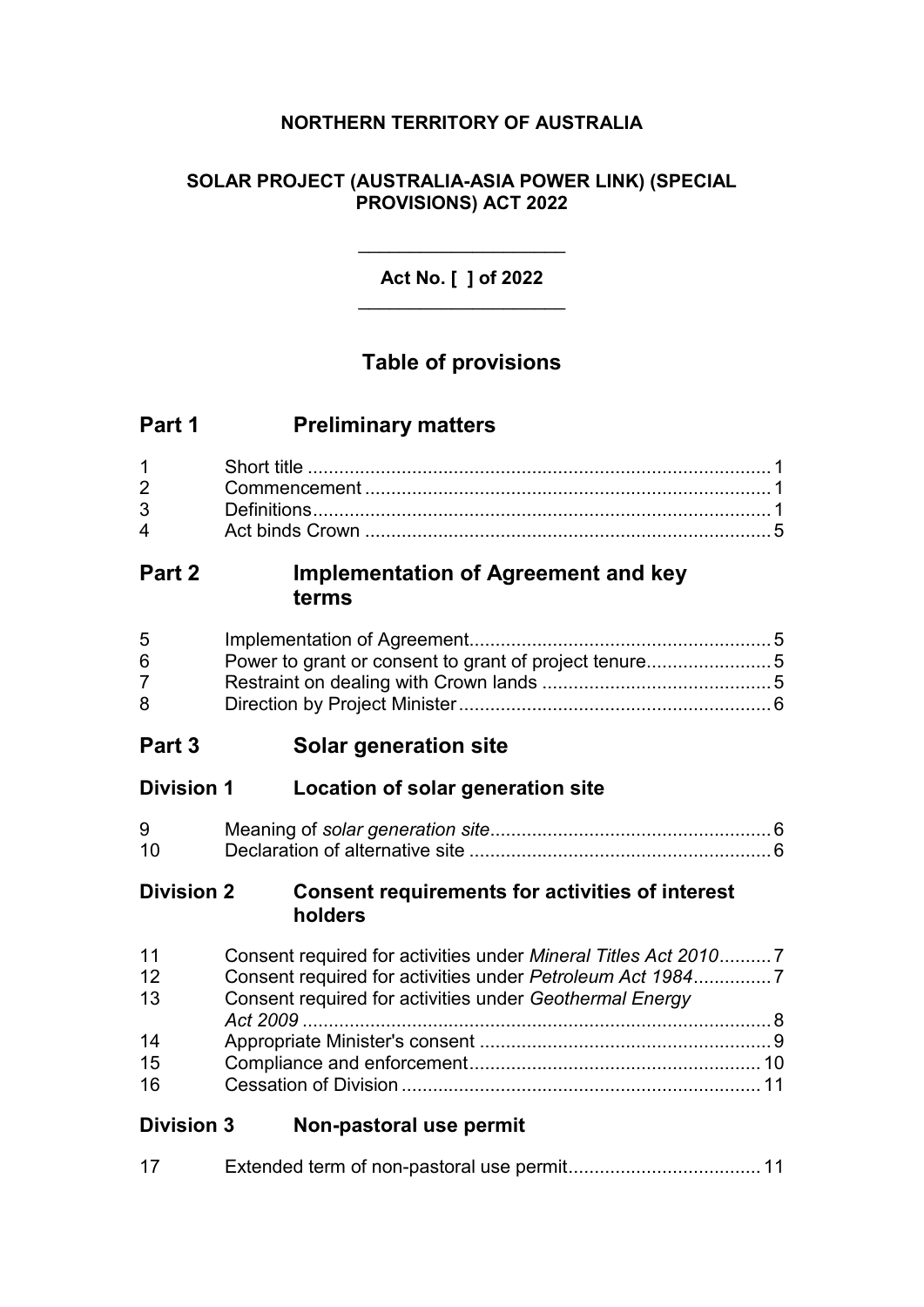# **Part 4 Easements in gross and mortgages**

# **Division 1 Definitions**

| A 0 |  |  |  |
|-----|--|--|--|
|-----|--|--|--|

# **Division 2 Easements in gross**

| 19 | Creation of easement in gross for solar project over leasehold |  |
|----|----------------------------------------------------------------|--|
|    |                                                                |  |
| 20 |                                                                |  |
| 21 |                                                                |  |
| 22 |                                                                |  |
| 23 |                                                                |  |
| 24 | Consents for transfer, amendment or extinguishment 16          |  |
| 25 |                                                                |  |
| 26 | Consent not required from person with benefit of easement in   |  |
|    |                                                                |  |
| 27 |                                                                |  |

# **Division 3 Mortgages of project easements in gross**

| Discharge and removal from land register when easement in       |  |
|-----------------------------------------------------------------|--|
|                                                                 |  |
|                                                                 |  |
|                                                                 |  |
| Liability of mortgagee in possession under easement in gross 20 |  |
|                                                                 |  |
|                                                                 |  |

# **Part 5 Provisions relating to relevant leases and Crown lands**

| <b>Division 1</b> | <b>Relevant leases</b> |  |
|-------------------|------------------------|--|
|                   |                        |  |

| 36 |  |
|----|--|
| 37 |  |
| 38 |  |

# **Division 2 Crown lands matters**

| 39 | Crown Lands Minister's power to enter into certain           | 23              |
|----|--------------------------------------------------------------|-----------------|
| 40 | Power to enter into agreement about rent, termination or     | $\overline{23}$ |
| 41 | Disapplication of statutory provision in relation to project | 23              |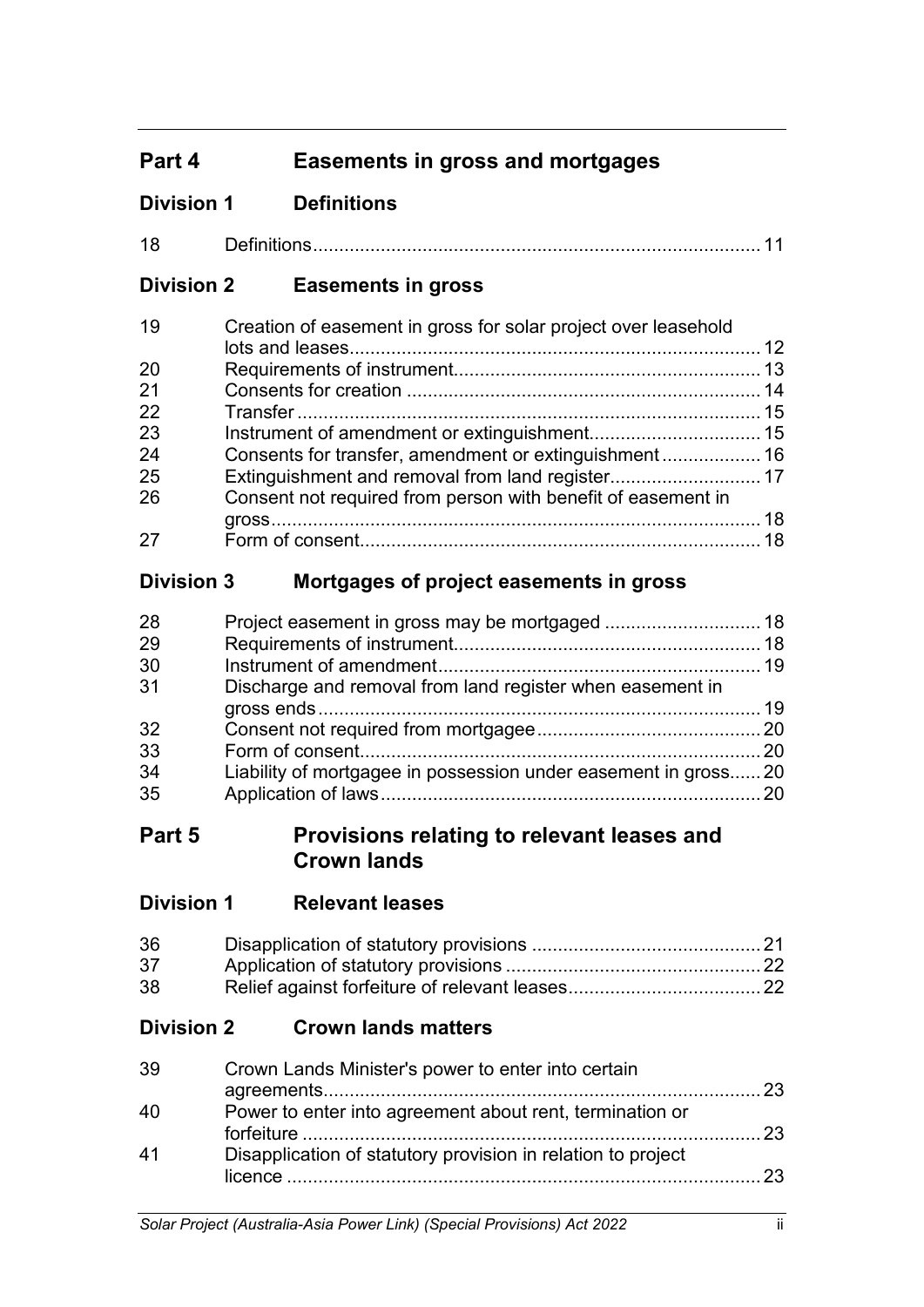# **Part 6 Other land and infrastructure matters**

# **Division 1 Roads and waterways**

| 42 |                                                                 |  |
|----|-----------------------------------------------------------------|--|
| 43 | Interference with waterway or erection of structure in Northern |  |
|    |                                                                 |  |
| 44 |                                                                 |  |

# **Division 2 Application of Building Act 1993 and Planning Act 1999**

| Certain restrictions not to apply to electricity transmission |                                                                |
|---------------------------------------------------------------|----------------------------------------------------------------|
|                                                               |                                                                |
|                                                               |                                                                |
| Use and development of land in railway corridor for project   |                                                                |
|                                                               | - 29                                                           |
|                                                               | Certain easements and licences do not constitute subdivision27 |

# **Division 3 Extractive minerals**

| 50 |  |
|----|--|
|    |  |

# **Division 4 Sacred sites**

| 51 |                                                              |  |
|----|--------------------------------------------------------------|--|
| 52 |                                                              |  |
| 53 | Authority Certificate applies to each project participant31  |  |
| 54 |                                                              |  |
| 55 | Failure to comply with conditions of Authority Certificate31 |  |

# **Part 7 Miscellaneous matters**

| 56 |                                                          |  |
|----|----------------------------------------------------------|--|
| 57 |                                                          |  |
| 58 |                                                          |  |
| 59 |                                                          |  |
| 60 | Effect of provisions of declared agreements and declared |  |
|    |                                                          |  |
| 61 |                                                          |  |
| 62 |                                                          |  |
| 63 |                                                          |  |
| 64 | Amendment or modification of Acts by regulation36        |  |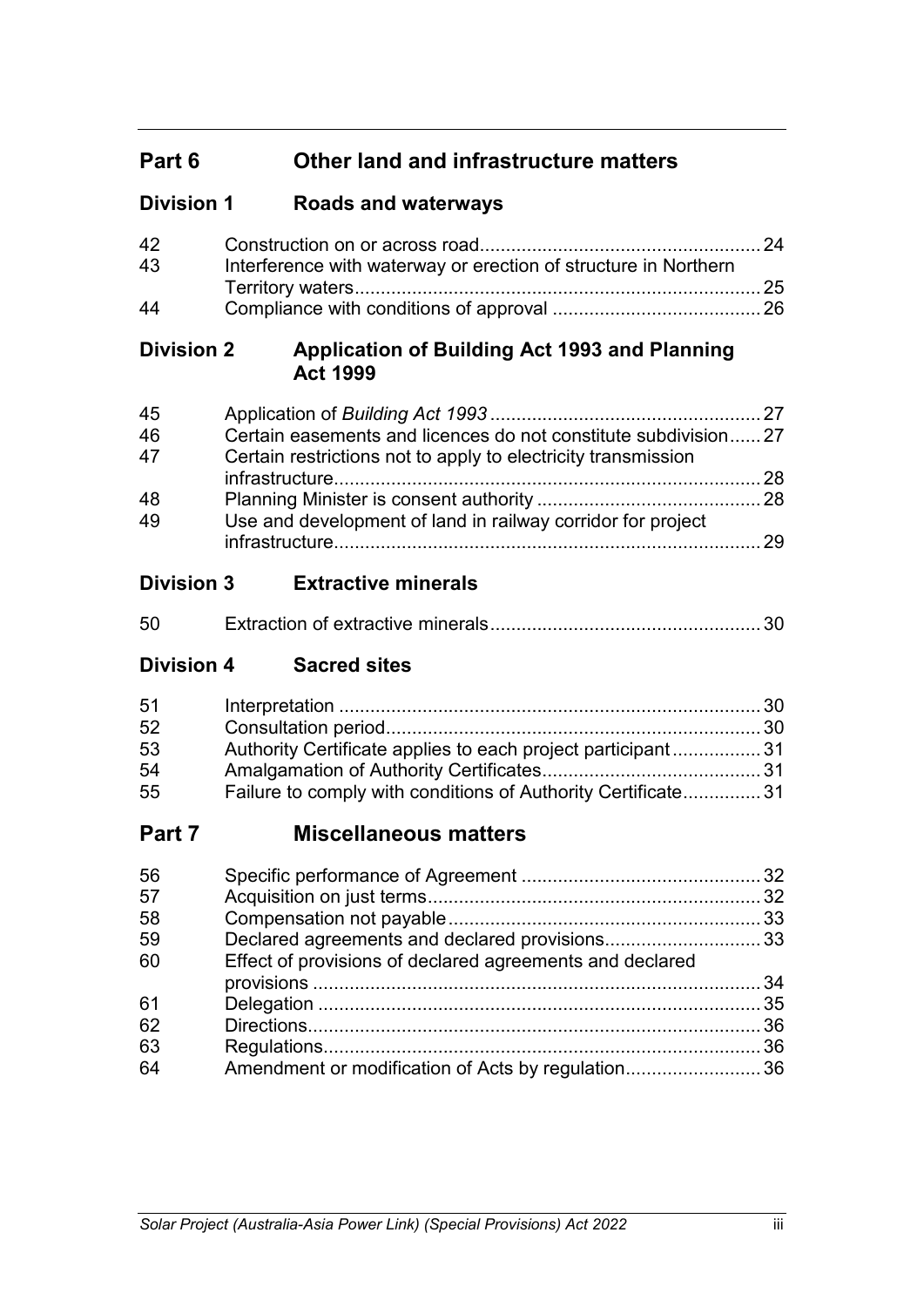# **Part 8 Consequential amendments**

# **Division 1 AustralAsia Railway Corporation Act 1996**

| 65<br>66<br>67<br>68 |     |                                                             | 37<br>37<br>38 |
|----------------------|-----|-------------------------------------------------------------|----------------|
|                      | 33B | Validation of grant of easement                             |                |
| <b>Division 2</b>    |     | <b>AustralAsia Railway (Special Provisions) Act</b><br>1999 |                |
| 69<br>70             |     | Section 8 amended (Development provisions for corridor) 39  | 39             |
| <b>Division 3</b>    |     | <b>Repeal of Part</b>                                       |                |

|--|--|--|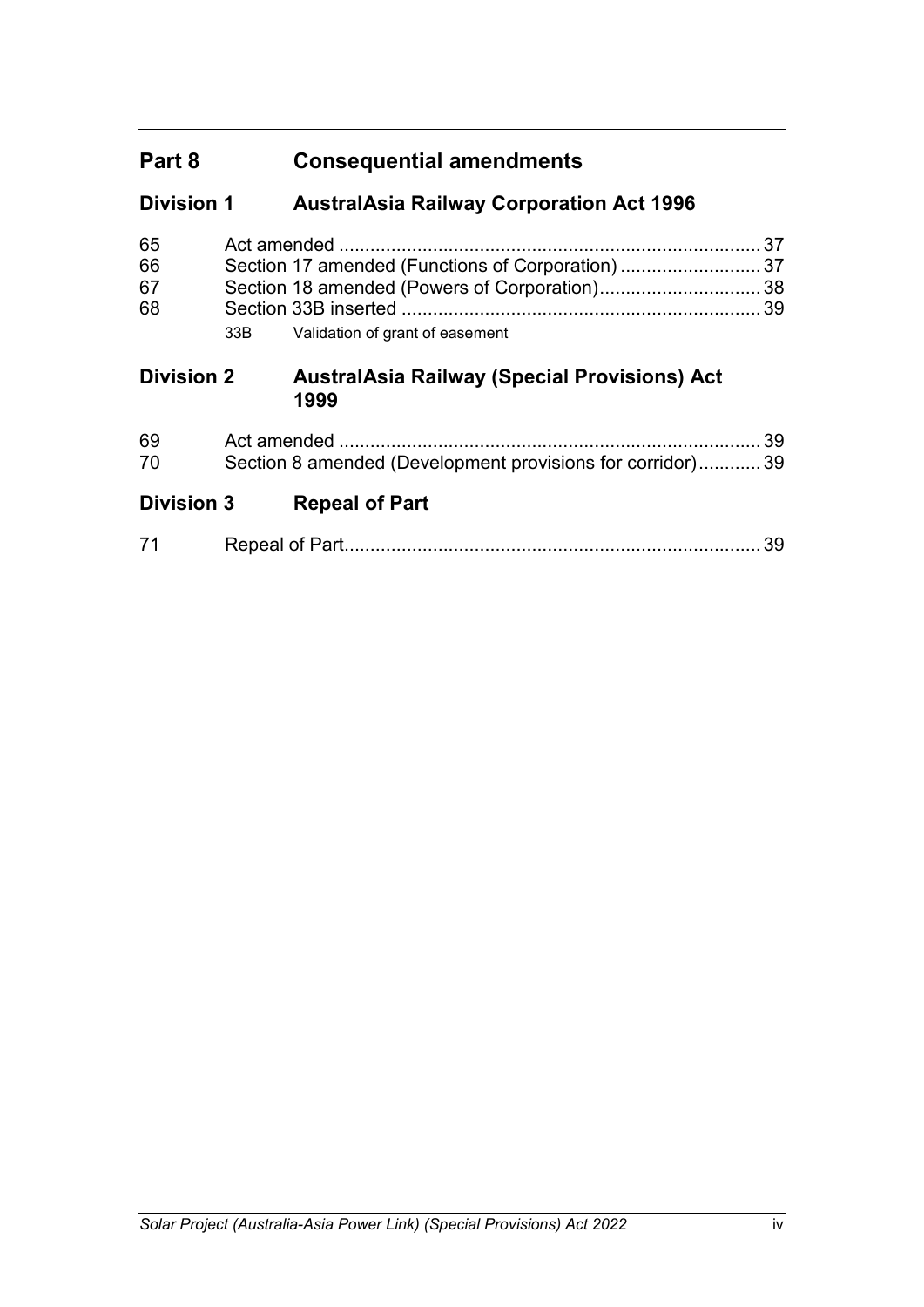

# **NORTHERN TERRITORY OF AUSTRALIA** \_\_\_\_\_\_\_\_\_\_\_\_\_\_\_\_\_\_\_\_

# **Act No. [ ] of 2022** \_\_\_\_\_\_\_\_\_\_\_\_\_\_\_\_\_\_\_\_

An Act to make provision for the development of a solar generation plant and power link to Asia

> [*Assented to [ ] 2022*] [*Introduced [ ] 2022*]

# **The Legislative Assembly of the Northern Territory enacts as follows:**

# **Part 1 Preliminary matters**

# **1 Short title**

This Act may be cited as the *Solar Project (Australia-Asia Power Link) (Special Provisions) Act 2022*.

#### **2 Commencement**

- (1) Subject to subsection (2), this Act commences on the day fixed by the Administrator by *Gazette* notice.
- (2) If a provision of this Act does not commence before 28 March 2027, it commences on that day.

#### **3 Definitions**

In this Act:

*Agreement* means a Project Development Agreement in relation to the solar project made between Sun Cable, the Territory and one or more ministers, as amended and in force from time to time.

*appropriate form*, for Part 4, see section 18.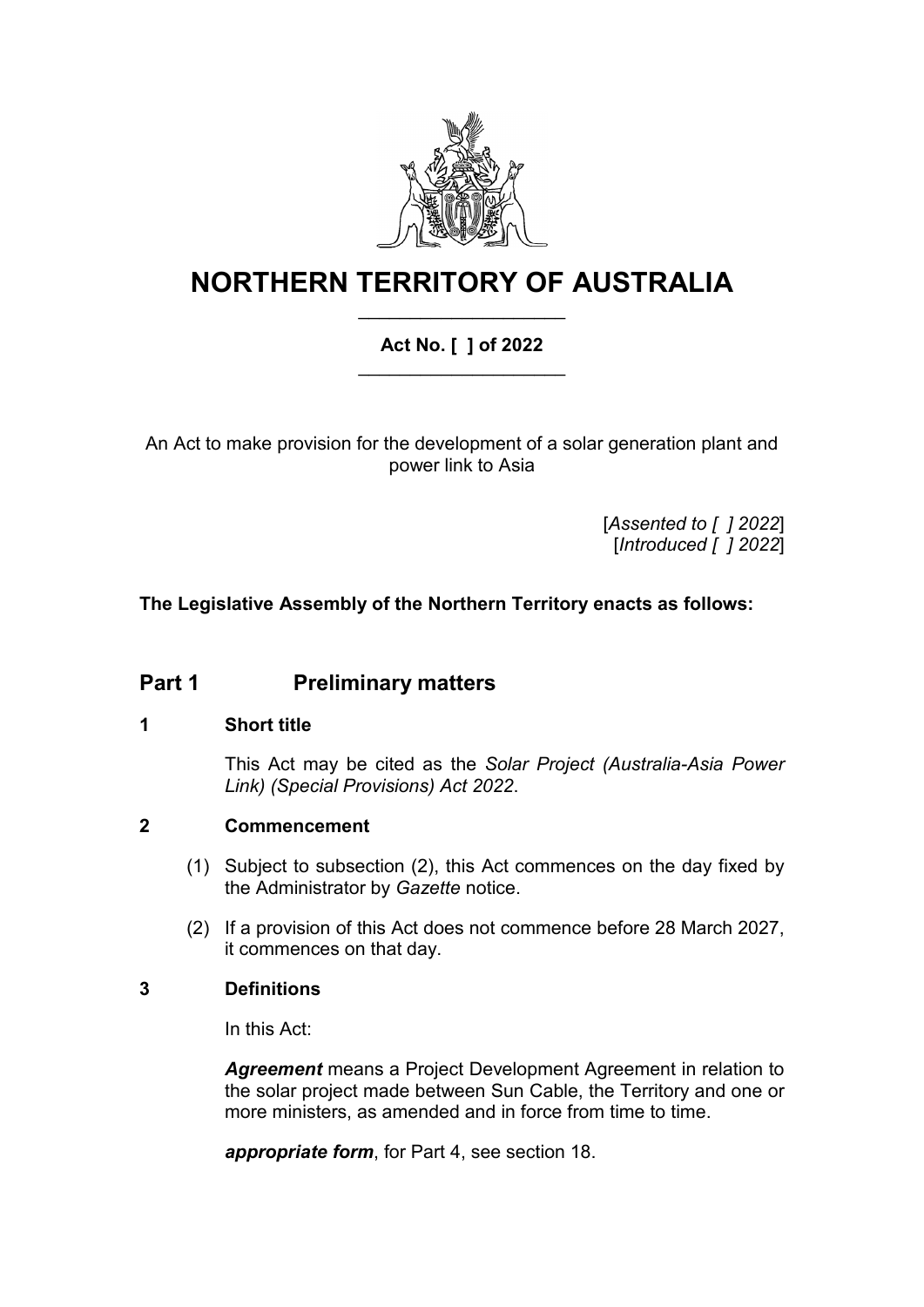*approval holder* means a person to whom an approval under section 42 or 43 is given or transferred.

*Crown lands*, see section 3 of the *Crown Lands Act 1992*.

*Crown Lands Minister* means the Minister administering Part 3 of the *Crown Lands Act 1992*.

*Crown lease* means a lease of Crown lands granted by the Crown Lands Minister under a law of the Territory.

*Crown or pastoral land under-lease*, for Part 4, see section 18.

*declared agreement* means an agreement that is agreed to be a declared agreement under section 59(1)(a) or (2)(a).

*declared provision* means a provision of an agreement that is agreed to be a declared provision under section 59(1)(b) or (2)(b).

*electricity transmission infrastructure* means electricity transmission conductors, poles, towers and pylons to which conductors are attached and all ancillary infrastructure for the transmission of electricity.

*Geothermal Energy Minister* means the Minister administering the *Geothermal Energy Act 2009*.

*land register*, for Part 4, see section 18.

*leasehold lot*, for Part 4, see section 18.

*lot*, for Part 4, see section 18.

*Mineral Titles Minister* means the Minister administering the *Mineral Titles Act 2010*.

*non-pastoral use permit*, see section 3(1) of the *Pastoral Land Act 1992*.

*Part 4 easement in gross*, for Part 4, see section 18.

*pastoral land*, see section 3(1) of the *Pastoral Land Act 1992*.

*Pastoral Land Minister* means the Minister administering the *Pastoral Land Act 1992*.

*pastoral lease*, see section 3(1) of the *Pastoral Land Act 1992*.

*Petroleum Minister* means the Minister administering Part III, Division 1 of the *Petroleum Act 1984*.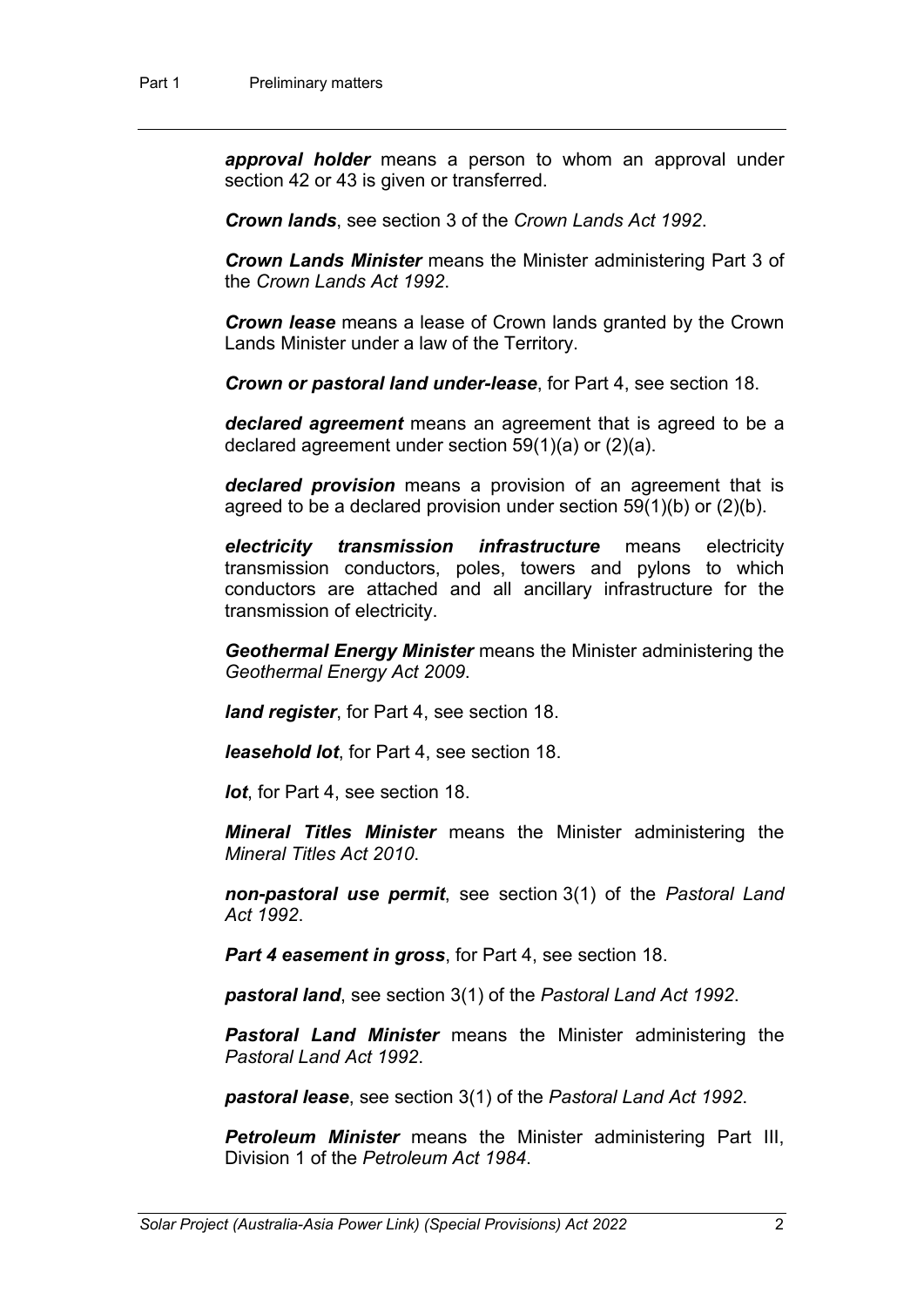*plan of survey*, for Part 4, see section 18.

*project easement in gross*, for Part 4, see section 18.

*project infrastructure* means any infrastructure that is to be developed, constructed and operated for the purposes of the solar project.

*Project Minister* means the Minister administering this Act.

*project participant* means any of the following:

- (a) a person responsible for the solar project or any part or aspect of the solar project;
- (b) a subsidiary of a person mentioned in paragraph (a) that participates in the solar project;
- (c) a contractor or other person acting for or on behalf of a person mentioned in paragraph (a) or (b).

*project tenure* means each estate in fee simple, lease, licence, easement, easement in gross or other form of land tenure that is required for the solar project and is specified in the Agreement.

*Railway Corporation* means The AustralAsia Railway Corporation established by section 4 of the *AustralAsia Railway Corporation Act 1996*.

*railway corridor* means corridor as defined in section 5(1) of the *AustralAsia Railway (Special Provisions) Act 1999*.

*registered*, for Part 4, see section 18.

*registered proprietor*, for Part 4, see section 18.

*registration*, for Part 4, see section 18.

*relevant lease* means:

- (a) a Crown lease granted for the solar project, whether or not it is a declared agreement; or
- (b) any other lease, sublease or further lease that is a declared agreement.

*road*, see section 5(1) of the *Control of Roads Act 1953*.

*Sacred Sites Act*, for Part 6, Division 4, see section 51(1).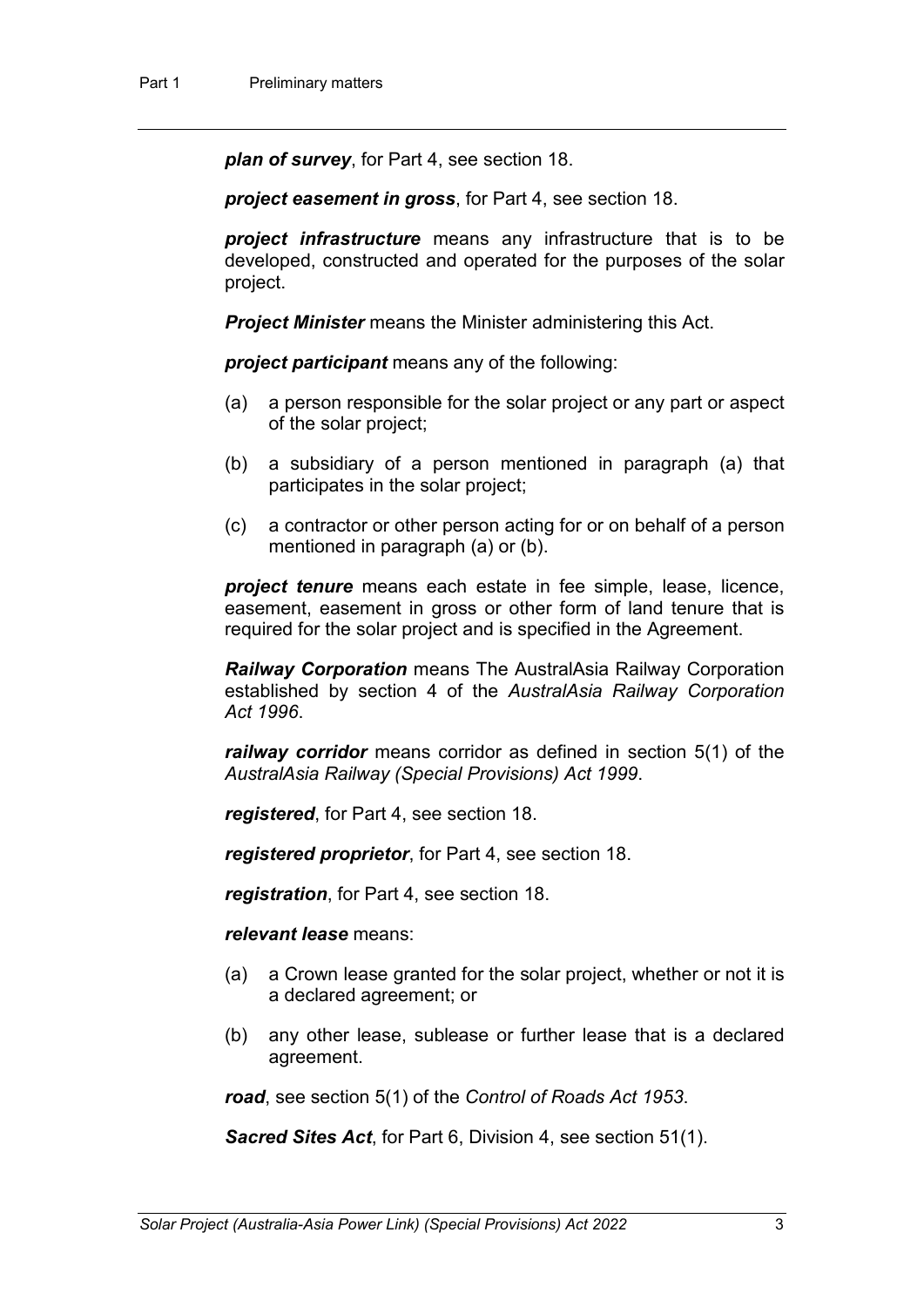*site occupier* means the project participant who is granted a sublease of, or another right to occupy, the solar generation site.

*solar generation plant* means the solar generation plant constructed, or to be constructed, at the solar generation site.

*solar generation site*, see section 9.

*solar project* means the construction, operation and maintenance of the following:

- (a) the solar generation plant;
- (b) voltage source converter and battery storage facilities (the *converter facilities*) at a location near Darwin;
- (c) a cable transition facility at a location near Darwin;
- (d) electricity transmission infrastructure to transmit electricity:
	- (i) from the solar generation plant to the converter facilities; and
	- (ii) from the converter facilities to the cable transition facility;
- (e) a subsea high voltage direct current and fibre optic cable network from the cable transition facility to a location outside Australia;
- (f) all related or ancillary infrastructure.

#### *Sun Cable* means:

- (a) Sun Cable Pty Ltd ACN 623 991 006 (the *company*); and
- (b) the successors and assignees of the company.

*Transport Minister* means the Minister administering section 59 of the *Control of Roads Act 1953*.

*Water Minister* means the Minister administering the *Water Act 1992*.

#### *Note for section 3*

*The Interpretation Act 1978 contains definitions and other provisions that may be relevant to this Act.*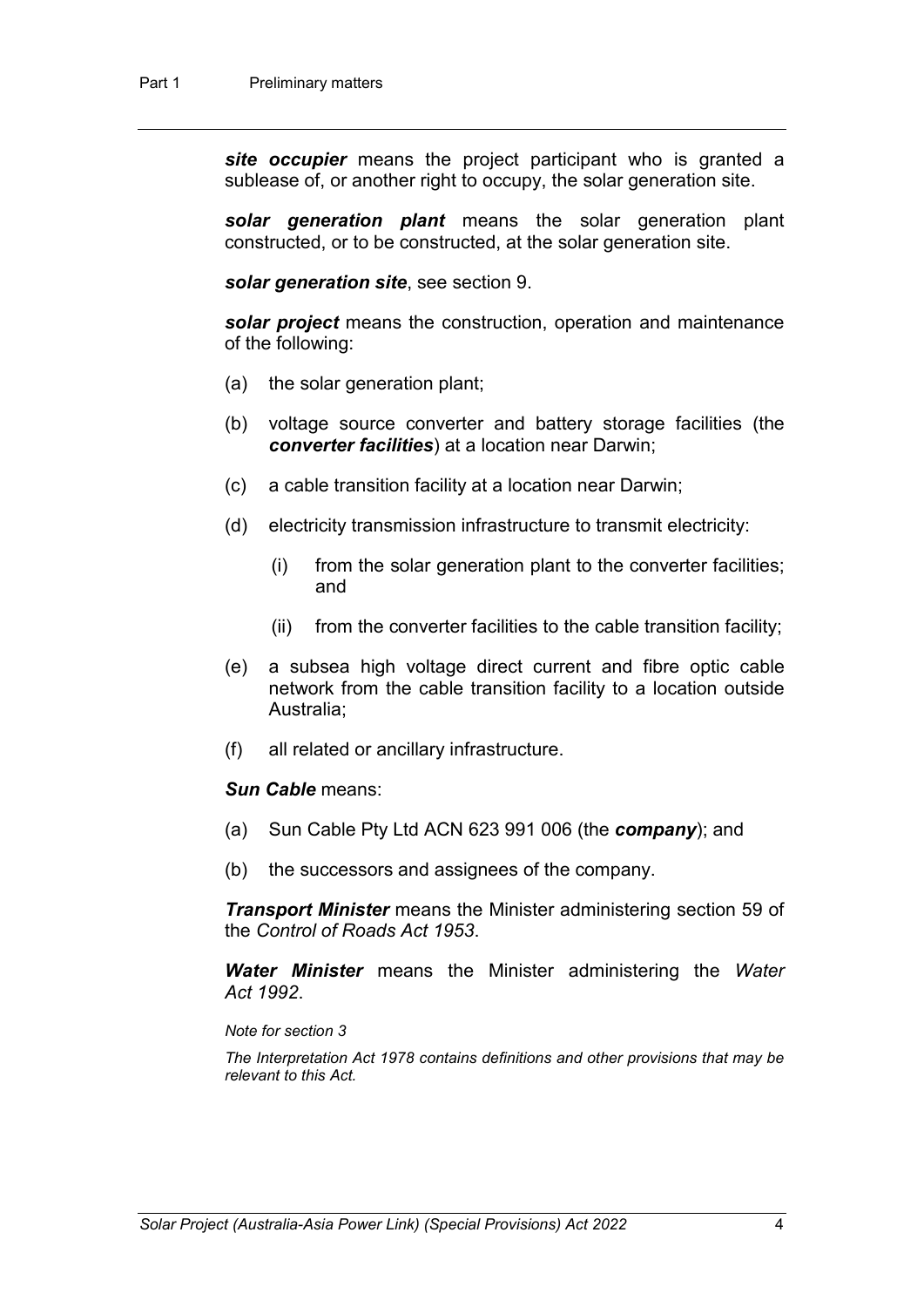#### **4 Act binds Crown**

This Act binds the Crown in the right of the Territory and, to the extent the legislative power of the Legislative Assembly permits, the Crown in all its other capacities.

# **Part 2 Implementation of Agreement and key terms**

#### **5 Implementation of Agreement**

Implementation of the Agreement is authorised.

#### **6 Power to grant or consent to grant of project tenure**

- (1) Despite anything to the contrary in the *Crown Lands Act 1992*, *Pastoral Land Act 1992* or any other Act, the Crown Lands Minister and Pastoral Land Minister each have:
	- (a) the power, in the name of the Territory, to grant the project tenure when required to do so under the Agreement; and
	- (b) the power to consent to the grant of the project tenure when required to do so under the Agreement.
- (2) A power under subsection (1) may be exercised on the minister's own initiative or in accordance with a direction given under section 8.
- (3) To avoid doubt, a grant of project tenure or consent to the grant of project tenure required under the Agreement may be made or given without obtaining any approval, and without following any process, that would otherwise be required under the *Crown Lands Act 1992*, *Pastoral Land Act 1992* or any other Act.
- (4) A grant of project tenure made, or consent to the grant of project tenure given, in accordance with a requirement of the Agreement is taken to have been made or given under the provision of the *Crown Lands Act 1992*, *Pastoral Land Act 1992* or this Act specified in the instrument evidencing the grant or consent.

#### **7 Restraint on dealing with Crown lands**

Despite a provision of any other Act, the Territory and the Crown Lands Minister must give effect to a provision of the Agreement that restrains the Territory or Crown Lands Minister from dealing with Crown lands in a particular way.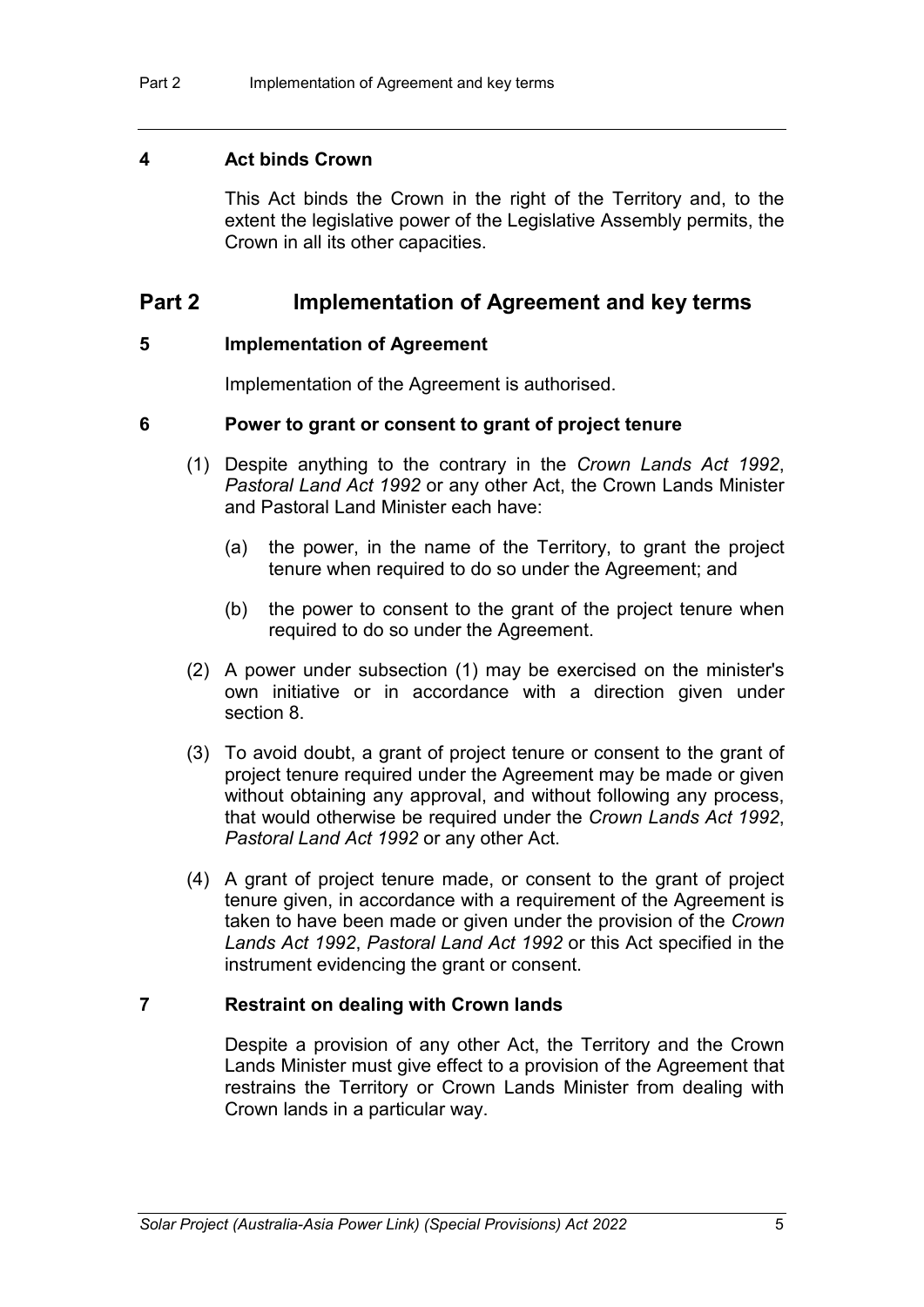### **8 Direction by Project Minister**

- (1) Subject to subsection (3), to give effect to a requirement of the Agreement, the Project Minister may give a written direction to the appropriate Minister to grant, or consent to the grant of, the project tenure.
- (2) The appropriate Minister must comply with a direction given under subsection (1) unless doing so would contravene a law of the Commonwealth.
- (3) The Project Minister must not direct the Pastoral Land Minister to consent to the grant of a sublease of pastoral land unless:
	- (a) a non-pastoral use permit in relation to all the land to be subleased has been registered as mentioned in section 85B of the *Pastoral Land Act 1992*; and
	- (b) the permit enables the land to which it applies to be used for the purposes of constructing, operating and maintaining project infrastructure; and
	- (c) the permit expires on or after the day on which the sublease will expire.
- (4) In this section:

*appropriate Minister* means the Crown Lands Minister or the Pastoral Land Minister.

# **Part 3 Solar generation site**

# **Division 1 Location of solar generation site**

#### **9 Meaning of** *solar generation site*

#### The *solar generation site* is:

- (a) the site depicted as the solar generation site, being Northern Territory Portion 7993(A), on Certified Plan S2022/006; or
- (b) if the Project Minister has, under section 10, declared another site – the site declared.

#### **10 Declaration of alternative site**

The Project Minister may, by *Gazette* notice, declare a specified site to be the solar generation site.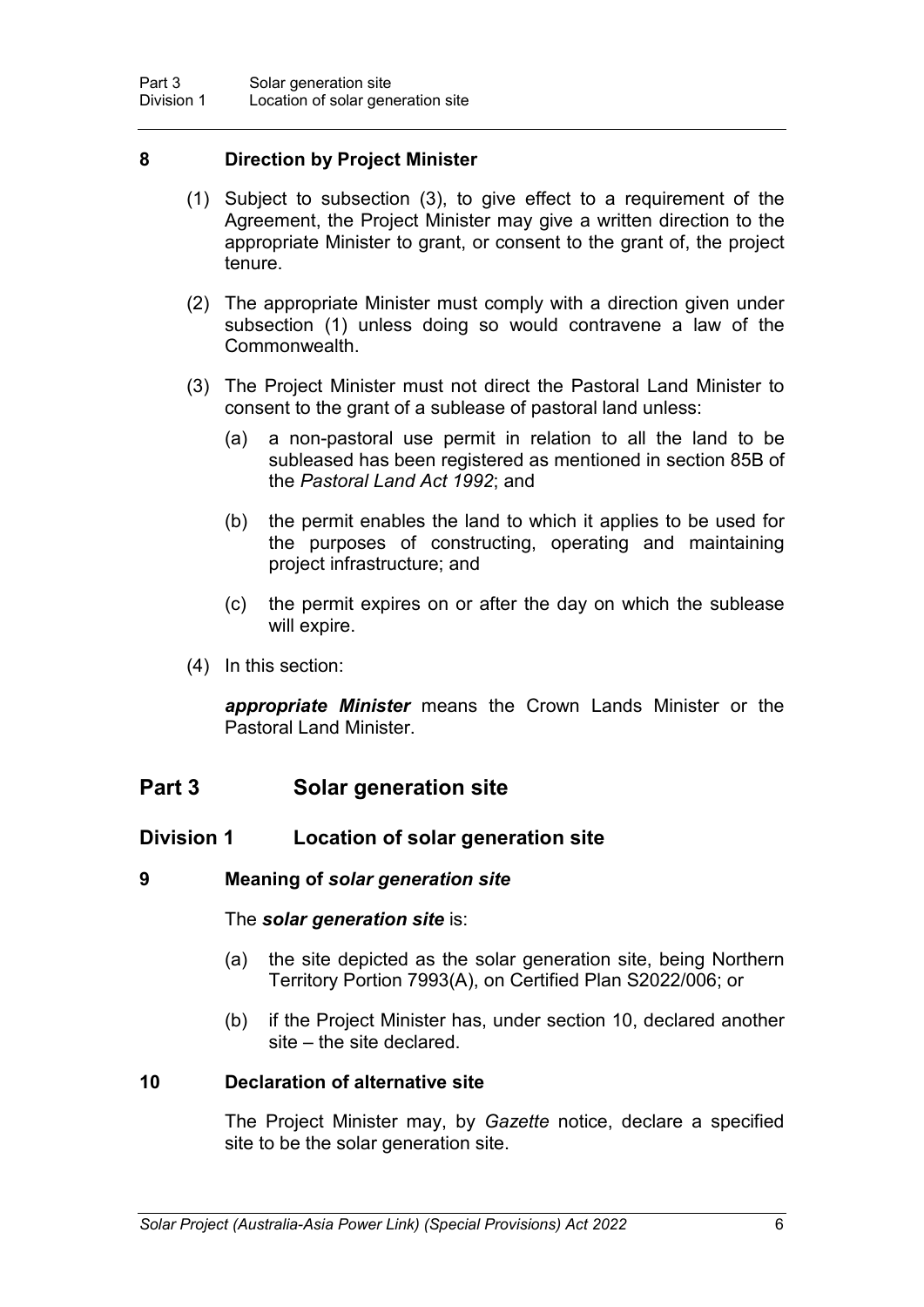## **Division 2 Consent requirements for activities of interest holders**

### **11 Consent required for activities under** *Mineral Titles Act 2010*

- (1) This section applies in relation to a mineral title or access authority:
	- (a) regardless of when the title or authority was granted; and
	- (b) despite anything to the contrary in the *Mineral Titles Act 2010*.
- (2) Subsection (3) applies in relation to a mineral title or access authority if any part of the interest area is within the solar generation site.
- (3) The holder of the mineral title or access authority must not engage in any activities on the interest area that would interfere with the construction, operation or maintenance of the solar generation plant without the consent of the Mineral Titles Minister.
- (4) The holder of a mineral title must not exercise a right under section 83(1) of the *Mineral Titles Act 2010* in relation to a part of the solar generation site without the consent of the Mineral Titles Minister.
- (5) To avoid doubt, the *Mining Management Act 2001* and *Mineral Titles Act 2010* continue to apply in relation to the exercise of rights by holders of mineral titles and access authorities, except to the extent those rights are inconsistent with the provisions of this section or a condition imposed on a consent given under section 14.
- (6) In this section:

*access authority*, see section 8 of the *Mineral Titles Act 2010*.

*interest area*, in relation to a mineral title or access authority, means the area of land that is the subject of the title or authority.

*mineral title*, see section 11(1) of the *Mineral Titles Act 2010*.

### **12 Consent required for activities under** *Petroleum Act 1984*

- (1) This section applies in relation to a petroleum interest or petroleum title:
	- (a) regardless of when the interest or title was granted; and
	- (b) despite anything to the contrary in the *Petroleum Act 1984*.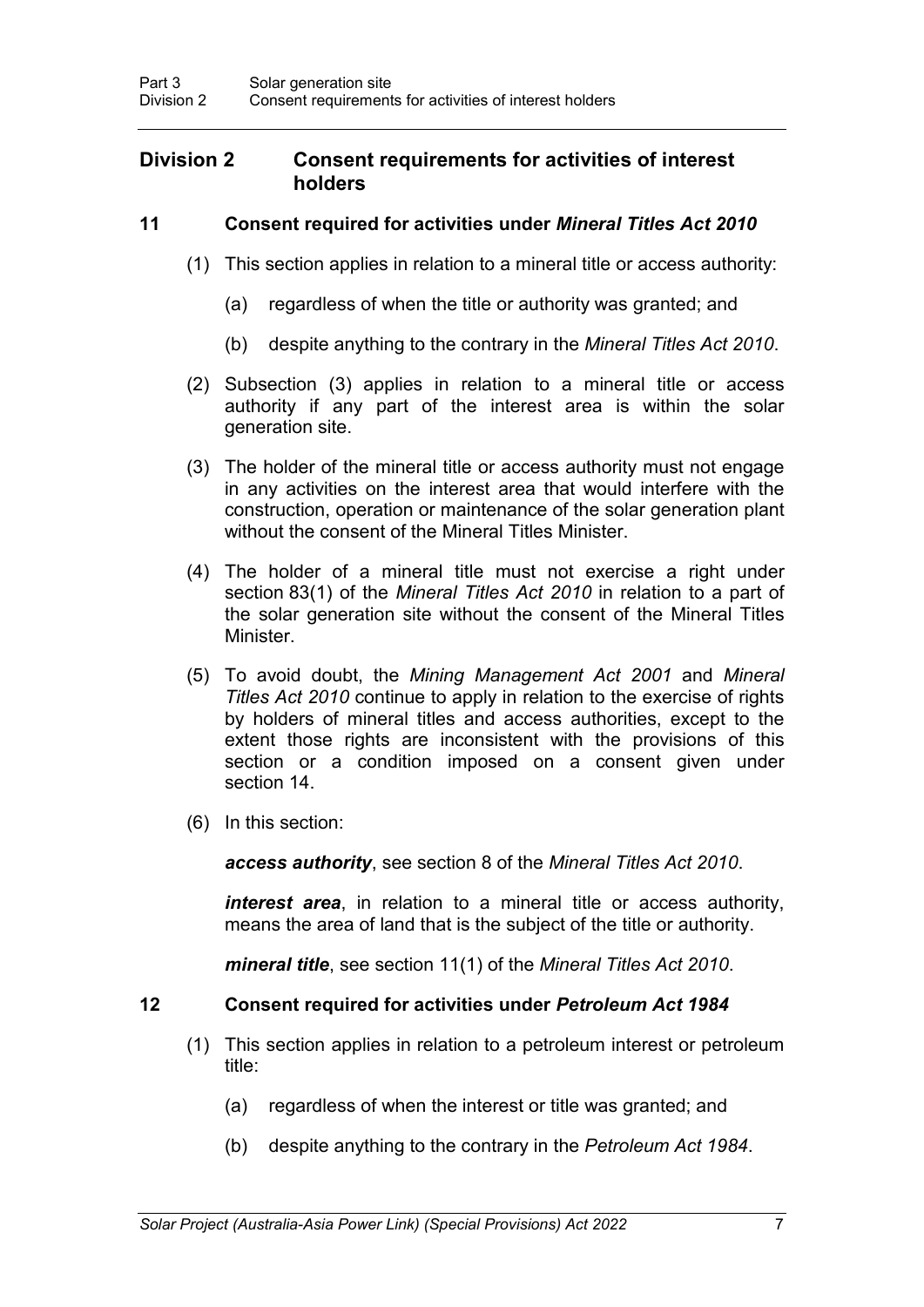- (2) Subsection (3) applies in relation to a petroleum interest if any part of the interest area is within the solar generation site.
- (3) The holder of the petroleum interest must not engage in any activities on the interest area that would interfere with the construction, operation or maintenance of the solar generation plant without the consent of the Petroleum Minister.
- (4) The holder of a petroleum title must not exercise a right under section 65(1) of the *Petroleum Act 1984* in relation to a part of the solar generation site without the consent of the Petroleum Minister.
- (5) To avoid doubt, the *Petroleum Act 1984* continues to apply in relation to the exercise of rights by holders of petroleum interests, except to the extent those rights are inconsistent with the provisions of this section or a condition imposed on a consent given under section 14.
- (6) In this section:

*interest area*, in relation to a petroleum interest, means the area of land that is the subject of the interest.

*petroleum interest*, see section 5(1) of the *Petroleum Act 1984*.

*petroleum title* means an exploration permit, a retention licence or a production licence, each as defined in section 5(1) of the *Petroleum Act 1984*.

#### **13 Consent required for activities under** *Geothermal Energy Act 2009*

- (1) This section applies in relation to a geothermal authority:
	- (a) regardless of when the authority was granted; and
	- (b) despite anything to the contrary in the *Geothermal Energy Act 2009*.
- (2) Subsection (3) applies in relation to a geothermal authority if any part of the authority area is within the solar generation site.
- (3) The holder of the geothermal authority must not engage in any activities on the interest area that would interfere with the construction, operation or maintenance of the solar generation plant without the consent of the Geothermal Energy Minister.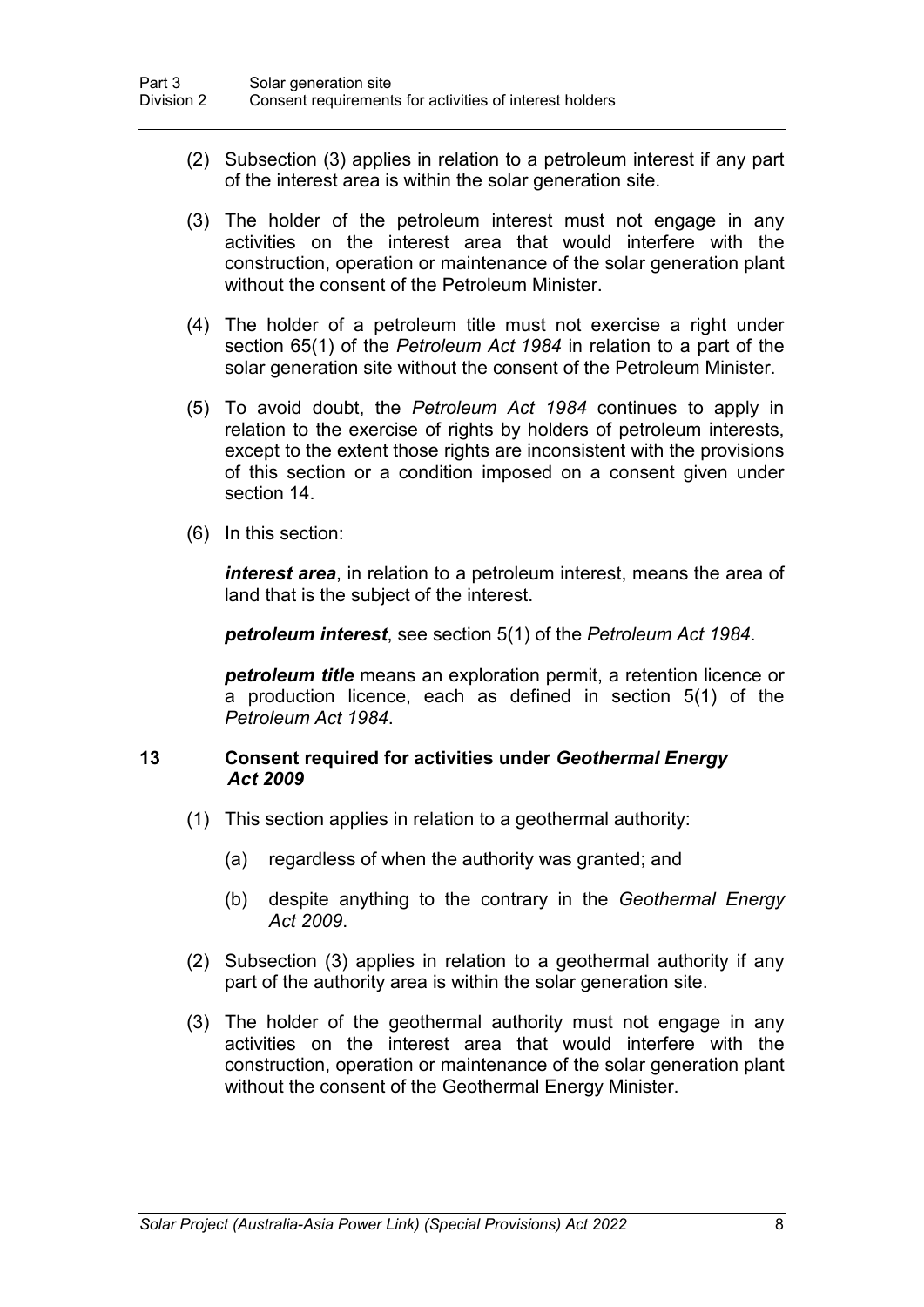- (4) The holder of a geothermal authority must not exercise a right under section 42(1) of the *Geothermal Energy Act 2009* in relation to a part of the solar generation site without the consent of the Geothermal Energy Minister.
- (5) To avoid doubt, the *Geothermal Energy Act 2009* continues to apply in relation to the exercise of rights by holders of geothermal authorities, except to the extent those rights are inconsistent with the provisions of this section or a condition imposed on a consent given under section 14.
- (6) In this section:

*authority area*, in relation to a geothermal authority, means the area of land that is the subject of the authority.

*geothermal authority*, see section 4 of the *Geothermal Energy Act 2009*.

## **14 Appropriate Minister's consent**

- (1) The holder of a title, authority or interest mentioned in section 11, 12 or 13 may apply to the appropriate Minister for consent to engage in an activity, or exercise a right, mentioned in any of those sections.
- (2) If an appropriate Minister receives an application for consent under subsection (1), the Minister must:
	- (a) request the site occupier to give the Minister written notice of its views on the application by a specified date; and
	- (b) if the site occupier gives the Minister notice of its views by the date specified in the request – take the site occupier's views into consideration in deciding the application; and
	- (c) decide the application by:
		- (i) consenting to the application, subject to any conditions the Minister considers appropriate; or
		- (ii) refusing to consent to the application.
- (3) If the appropriate Minister consents to the application:
	- (a) no compensation is payable by the applicant to the site occupier or any other person as a result, except to the extent compensation would have been payable in the absence of this Act; and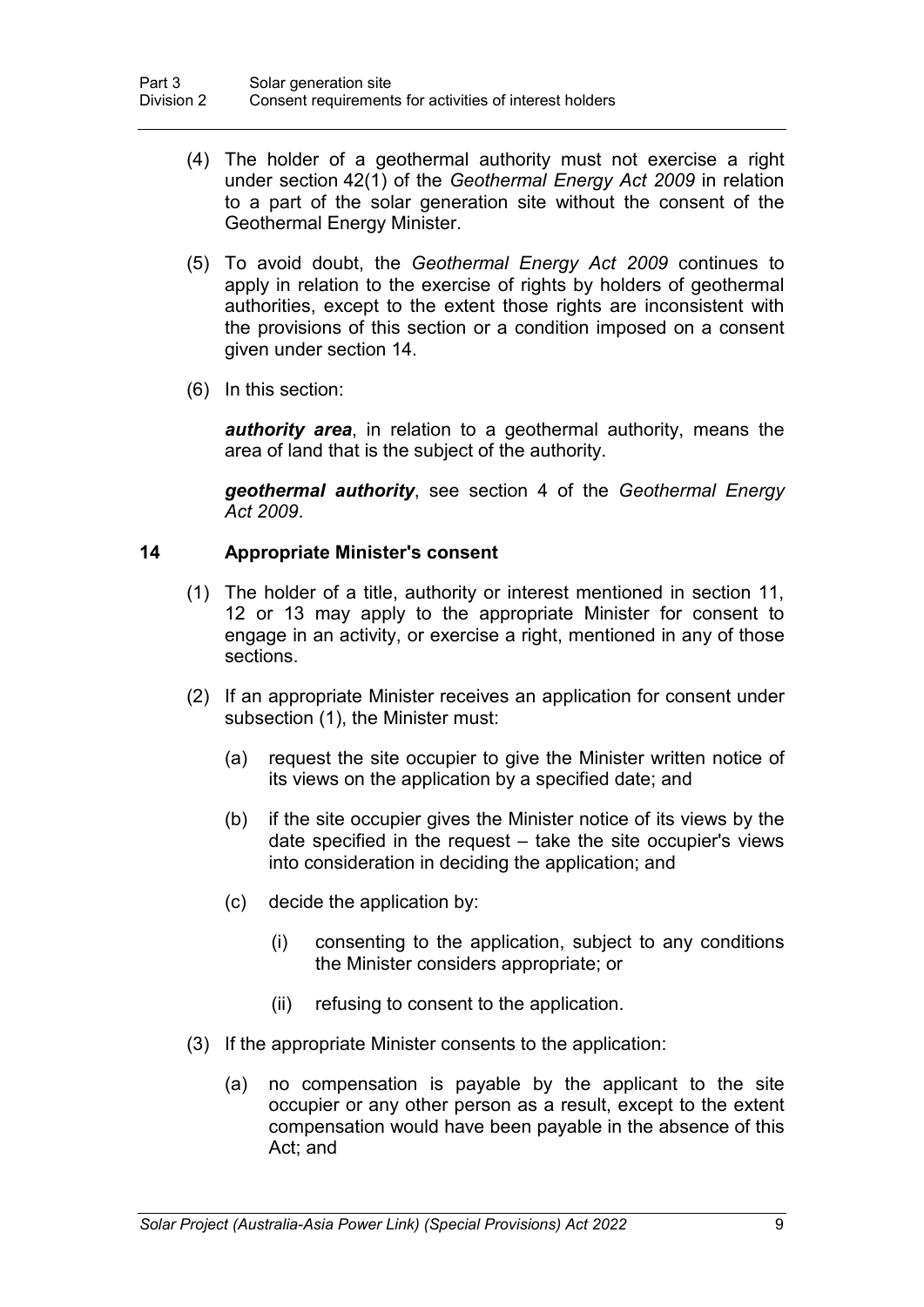- (b) the Minister may disclose to the site occupier or any other project participant the conditions on which the consent was given.
- (4) An injunction cannot be sought by any person to prevent, delay or interfere with the consideration by the appropriate Minister of, or a decision by the appropriate Minister on, an application for consent under subsection (1).
- (5) In this section:

*appropriate Minister* means the Geothermal Energy Minister, Mineral Titles Minister or Petroleum Minister as the case requires.

#### **15 Compliance and enforcement**

- (1) An interest holder must comply with each condition (a *condition*) of a consent given to the interest holder under section 14.
- (2) If an interest holder fails to comply with section 11, 12 or 13 or a condition:
	- (a) the Territory may take the action necessary to ensure compliance with the section or to give effect to the condition; and
	- (b) the reasonable costs and expenses incurred by the Territory in taking that action are recoverable as a debt due to the Territory from the interest holder.
- (3) On application by the Territory or the relevant minister, the Supreme Court may:
	- (a) grant an injunction (including a mandatory injunction) to enforce compliance with section 11, 12 or 13 or a condition; or
	- (b) award damages against an interest holder for non-compliance with section 11, 12 or 13 or a condition.
- (4) On application by the site occupier, the Supreme Court may:
	- (a) grant an injunction (including a mandatory injunction) to enforce compliance with section 11, 12 or 13; or
	- (b) award damages against an interest holder for non-compliance with section 11, 12 or 13.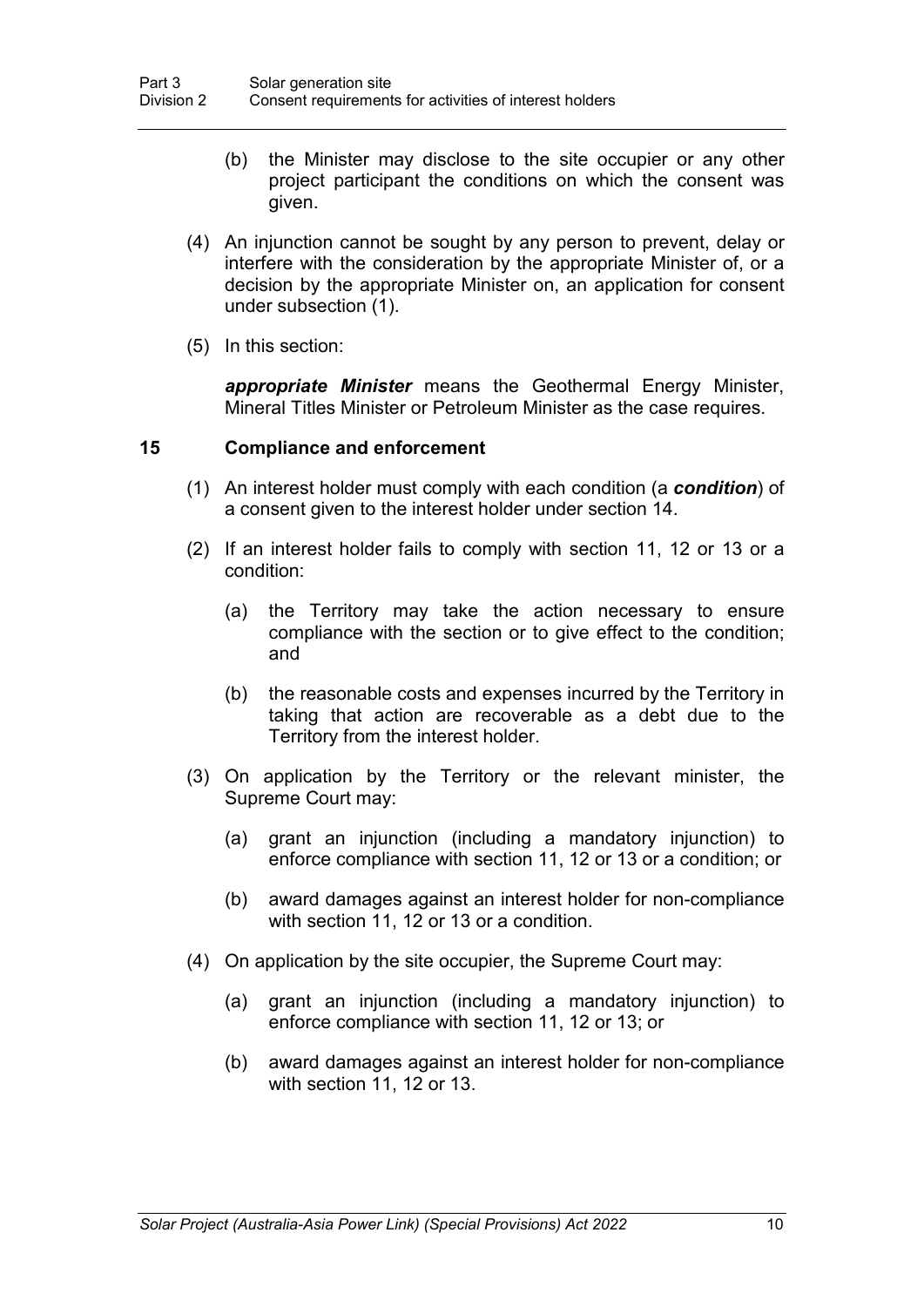(5) In this section:

*interest holder* means the holder of a title, an authority or an interest mentioned in section 11, 12 or 13.

#### **16 Cessation of Division**

- (1) Subject to subsection (2), the Project Minister may, by *Gazette* notice, declare that this Division ceases to have effect on a specified day.
- (2) The Project Minister may not make a declaration under subsection (1) unless:
	- (a) a project participant has been granted a sublease of, or another right to occupy, the solar generation site and the sublease or other right has been terminated, has expired or has been otherwise determined; or
	- (b) the Agreement has been terminated.
- (3) This Division and any consents granted under it cease to have effect on and from the day specified in the declaration.

#### **Division 3 Non-pastoral use permit**

#### **17 Extended term of non-pastoral use permit**

Despite section 89 of the *Pastoral Land Act 1992* and the provisions of any other Act, a non-pastoral use permit to use pastoral land for the purposes of constructing, operating and maintaining project infrastructure may be granted for a term of 70 years.

# **Part 4 Easements in gross and mortgages**

#### **Division 1 Definitions**

#### **18 Definitions**

In this Part:

*appropriate form*, see section 4 of the *Land Title Act 2000*.

*Crown or pastoral land under-lease* means a sublease, or any further lease, of land that is subject to a Crown lease or pastoral lease.

*land register*, see section 4 of the *Land Title Act 2000*.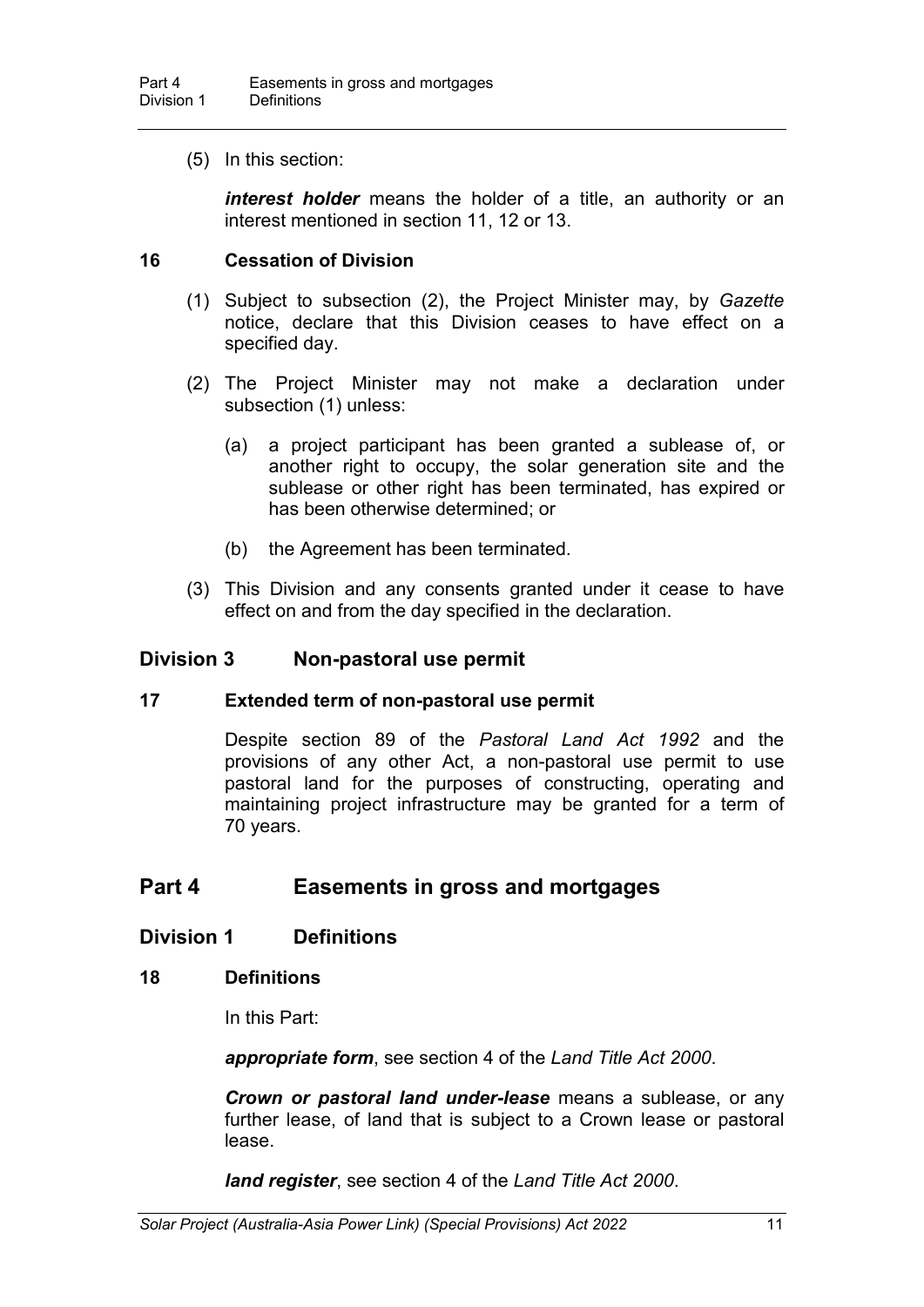*leasehold lot* means a lot that is created on the recording of particulars of a deed of grant (as defined in section 4 of the *Land Title Act 2000*) evidencing the grant of a Crown lease or pastoral lease.

*lot*, see section 4 of the *Land Title Act 2000*.

*Part 4 easement in gross* means an easement in gross created for the solar project over a leasehold lot, a Crown or pastoral land under-lease or another type of lease, in accordance with Division 2.

*plan of survey*, see section 4 of the *Land Title Act 2000*.

*project easement in gross* means:

- (a) a Part 4 easement in gross; or
- (b) any other easement in gross created for the solar project.

*registered* means registered under the *Land Title Act 2000*.

*registered proprietor* means:

- (a) in relation to a lot  $-$  a person recorded in the land register as a proprietor of the lot; or
- (b) in relation to a lease the lessee under the lease.

*registration* means registration under the *Land Title Act 2000*.

#### **Division 2 Easements in gross**

#### **19 Creation of easement in gross for solar project over leasehold lots and leases**

- (1) Subject to this Division, an easement in gross may be created for the solar project over any of the following lots or leases by registering, under the *Land Title Act 2000*, an instrument of easement in gross:
	- (a) a leasehold lot;
	- (b) a Crown or pastoral land under-lease;
	- (c) any other type of lease.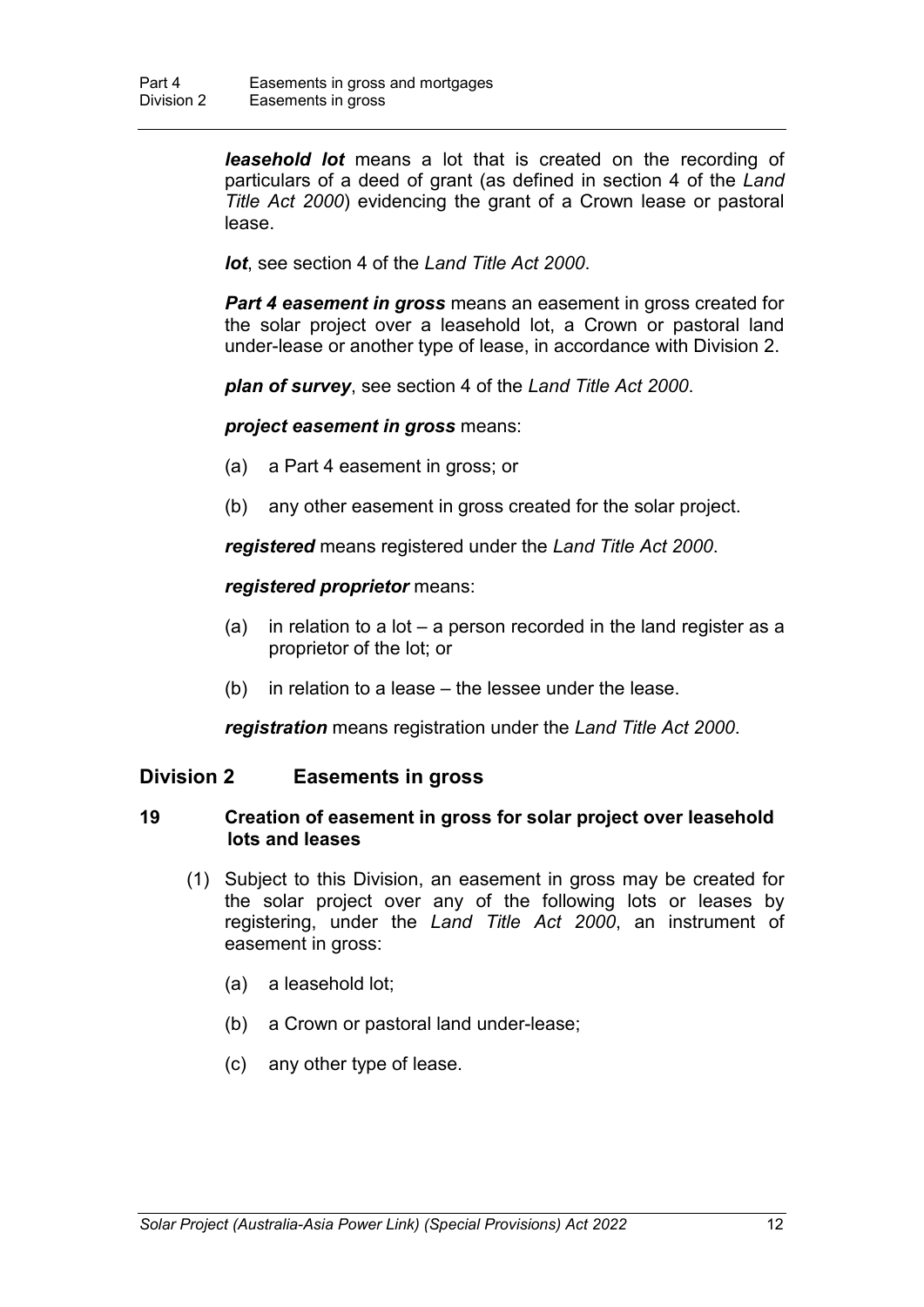- (2) The *Land Title Act 2000* applies in relation to an easement in gross mentioned in subsection (1) subject to the following:
	- (a) if there is an inconsistency between this Division and that Act, this Division prevails;
	- (b) the Act applies in relation to an easement in gross created over a lease mentioned in subsection (1)(b) or (c) as if the easement in gross were an easement in gross created over a lot.
- (3) To avoid doubt, this section does not prevent an easement in gross being created for the solar project over a lot that is not mentioned in subsection (1).

#### **20 Requirements of instrument**

- (1) Despite section 92 of the *Land Title Act 2000*, an instrument of easement in gross mentioned in section 19(1) must:
	- (a) be in the appropriate form; and
	- (b) specify that it is an easement in gross and its terms; and
	- (c) specify a term that expires on or before the expiry of:
		- (i) if the easement in gross is created over a leasehold lot  $$ the Crown lease or pastoral lease the recording of the grant of which created the lot; or
		- (ii) otherwise the lease over which the easement in gross is created; and
	- (d) identify the person having the benefit of the easement in gross; and
	- (e) specify:
		- (i) if the easement in gross is created over a leasehold lot  $$ the leasehold lot; or
		- (ii) otherwise the lease over which the easement in gross is created and the lot over which the lease is registered; and
	- (f) include a plan of survey identifying the land to be burdened by the easement in gross; and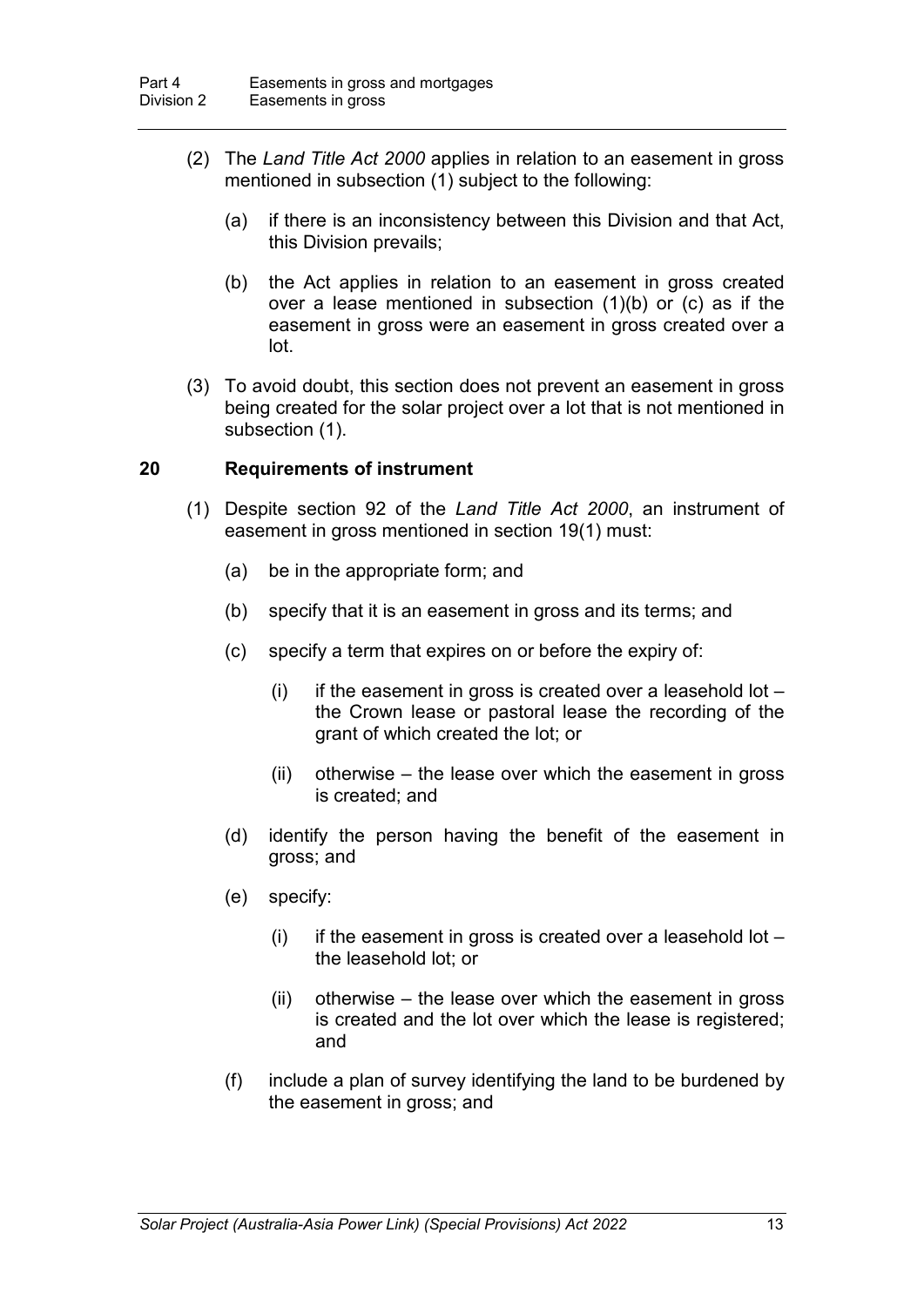- (g) be validly executed by:
	- (i) the registered proprietor of the leasehold lot or lease over which the easement in gross is created; and
	- (ii) the person having the benefit of the easement in gross; and
- (h) include or be lodged with the written consents required under section 21.
- (2) Subsection (1) does not limit the matters that the appropriate form for an instrument of easement in gross may require to be included in the form.

#### **21 Consents for creation**

- (1) For an easement in gross created over a leasehold lot, the consent of the following persons is required:
	- (a) the Crown Lands Minister or the Pastoral Land Minister, as appropriate;
	- (b) each registered mortgagee of the lot.
- (2) For an easement in gross created over a Crown or pastoral land under-lease, the consent of the following persons is required:
	- (a) the Project Minister;
	- (b) each registered mortgagee of the under-lease;
	- (c) each registered mortgagee of the leasehold lot over or in respect of which the under-lease is registered;
	- (d) each registered mortgagee of each other lease registered over or in respect of the land that will be burdened by the easement in gross, other than a lease that is derived from the under-lease.
- (3) For an easement in gross created over any other type of lease (the *burdened lease*), the consent of the following persons is required:
	- (a) the Project Minister;
	- (b) each registered mortgagee of the burdened lease;
	- (c) each registered mortgagee of the lot over or in respect of which the burdened lease is registered;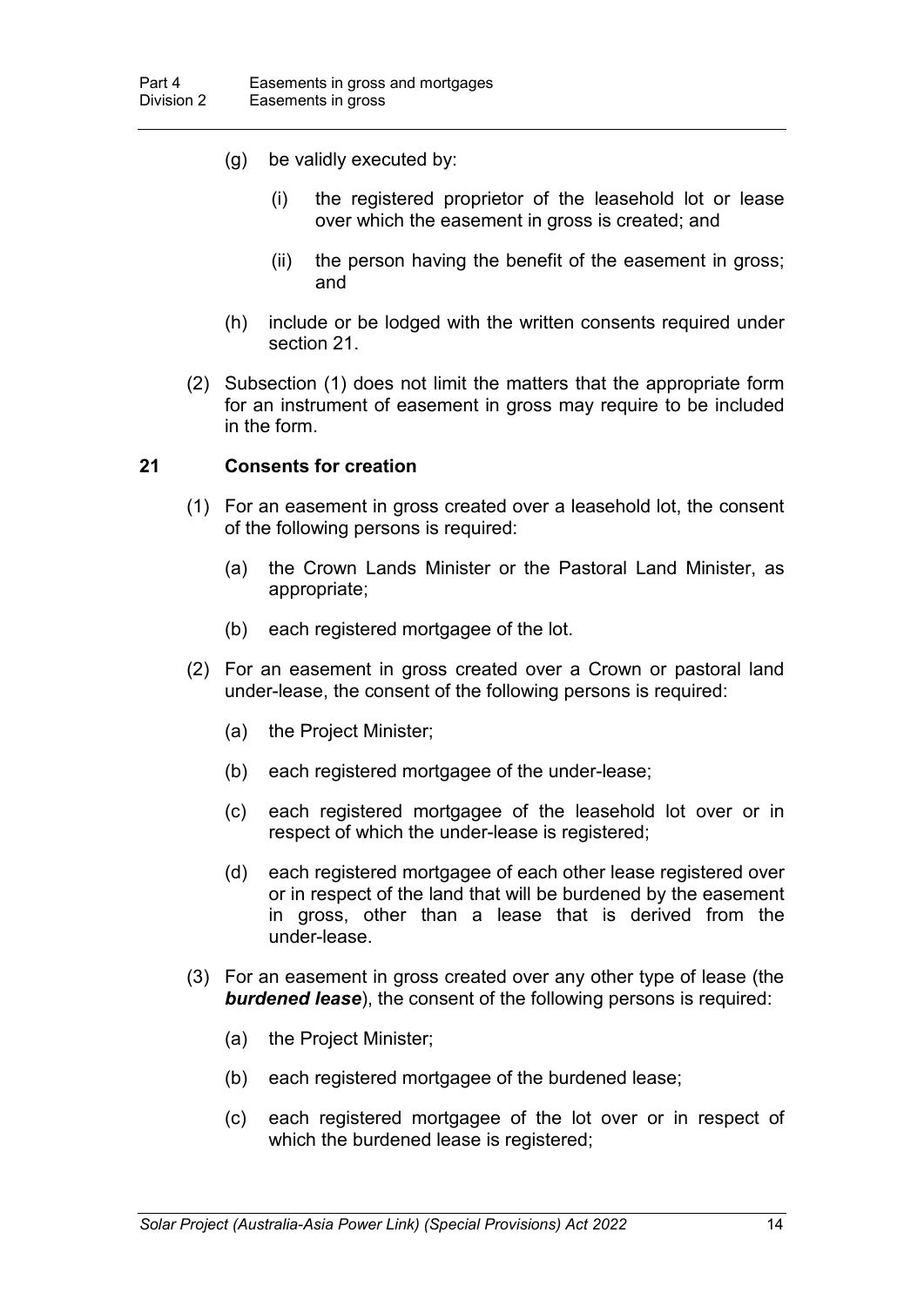- (d) each registered mortgagee of each other lease registered over or in respect of the land that will be burdened by the easement in gross, other than a lease that is derived from the burdened lease;
- (e) if, under the *Aboriginal Land Rights (Northern Territory) Act 1976* (Cth) or another law of the Commonwealth, a person is required to consent to the grant of the easement in gross – each person so required.

#### **22 Transfer**

- (1) A Part 4 easement in gross may be transferred by the person with the benefit of the easement in gross by registering, under the *Land Title Act 2000*, an instrument of transfer of easement in gross.
- (2) The instrument of transfer of easement in gross must:
	- (a) be validly executed by:
		- (i) subject to subsection (3), the registered proprietor of the leasehold lot or lease over which the easement in gross was created; and
		- (ii) the person with the benefit of the easement in gross; and
		- (iii) the transferee; and
	- (b) include or be lodged with the written consents required under section 24(1) or (2), as appropriate.
- (3) If the leasehold lot or lease over which the easement in gross was created is mortgaged and the mortgagee is in possession, the mortgagee must sign the instrument of transfer in place of the registered proprietor.

#### **23 Instrument of amendment or extinguishment**

- (1) Despite section 98(3) of the *Land Title Act 2000*, an instrument of amendment, or instrument of extinguishment, of an easement in gross in relation to a Part 4 easement in gross must:
	- (a) be validly executed by:
		- (i) subject to subsection (2), the registered proprietor of the leasehold lot or lease over which the easement in gross was created; and
		- (ii) the person with the benefit of the easement in gross; and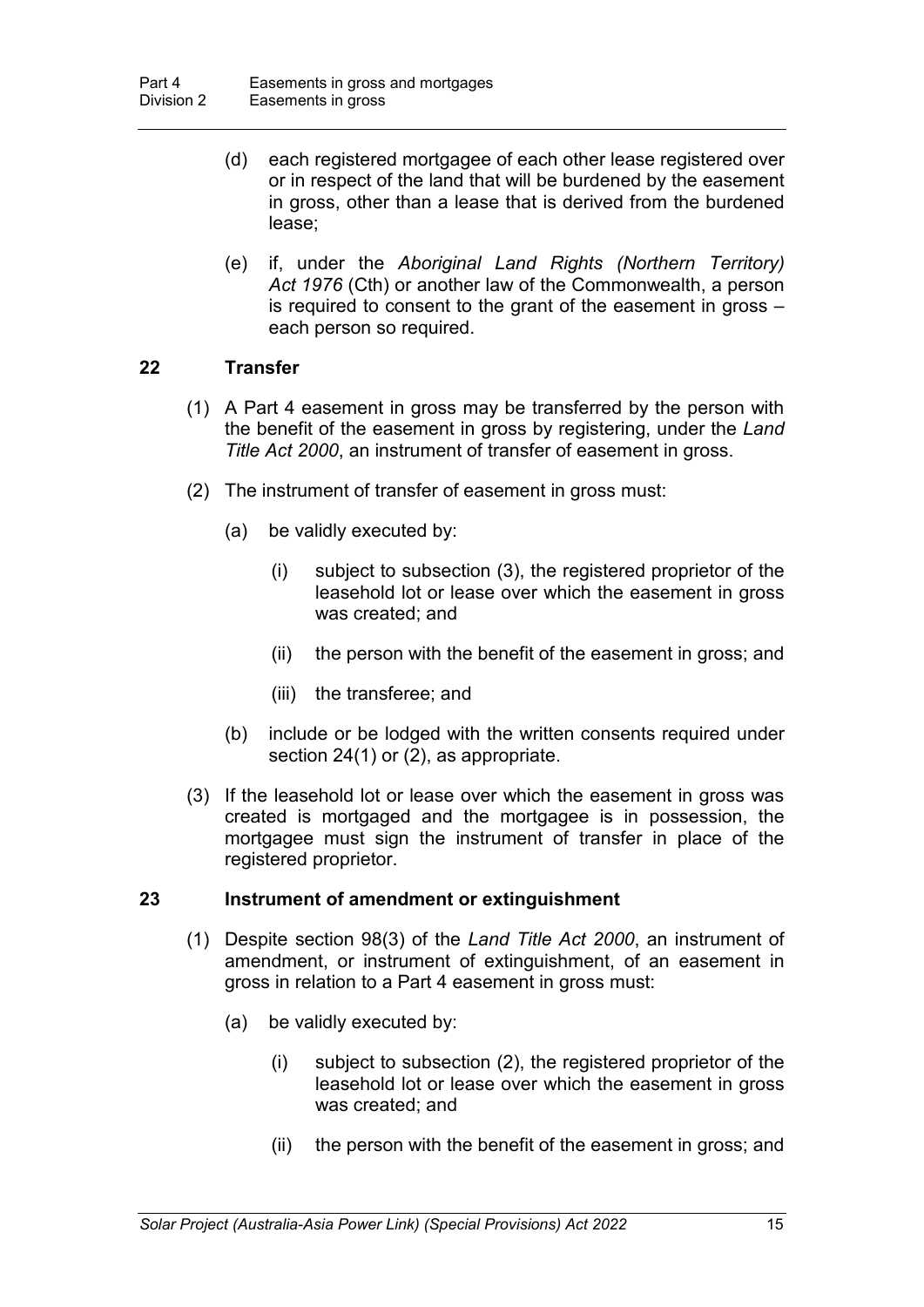- (b) include or be lodged with the written consents required under section 24(3), (4) or (5), as appropriate.
- (2) If the leasehold lot or lease over which the easement in gross was created is mortgaged and the mortgagee is in possession, the mortgagee must sign the instrument of amendment, or instrument of extinguishment, in place of the registered proprietor.

#### **24 Consents for transfer, amendment or extinguishment**

- (1) For the transfer of a Part 4 easement in gross created over a leasehold lot or Crown or pastoral land under-lease, the consent of the Project Minister is required.
- (2) For the transfer of a Part 4 easement in gross created over any other type of lease, the consent of the following persons is required:
	- (a) the Project Minister;
	- (b) if, under the *Aboriginal Land Rights (Northern Territory) Act 1976* (Cth) or another law of the Commonwealth, a person is required to consent to the transfer – each person so required.
- (3) For an amendment of a Part 4 easement in gross created over a leasehold lot or a Crown or pastoral land under-lease, the consent of the following persons is required:
	- (a) each person who was required to consent to the creation of the easement in gross;
	- (b) each registered mortgagee of the easement in gross.
- (4) For an amendment of a Part 4 easement in gross created over any other type of lease (the *burdened lease*), the consent of the following persons is required:
	- (a) the Project Minister;
	- (b) each registered mortgagee of the burdened lease;
	- (c) each registered mortgagee of the lot over or in respect of which the burdened lease is registered;
	- (d) each registered mortgagee of each other lease registered over or in respect of the land that is burdened by the easement in gross, other than a lease that is derived from the burdened lease;
	- (e) each registered mortgagee of the easement in gross;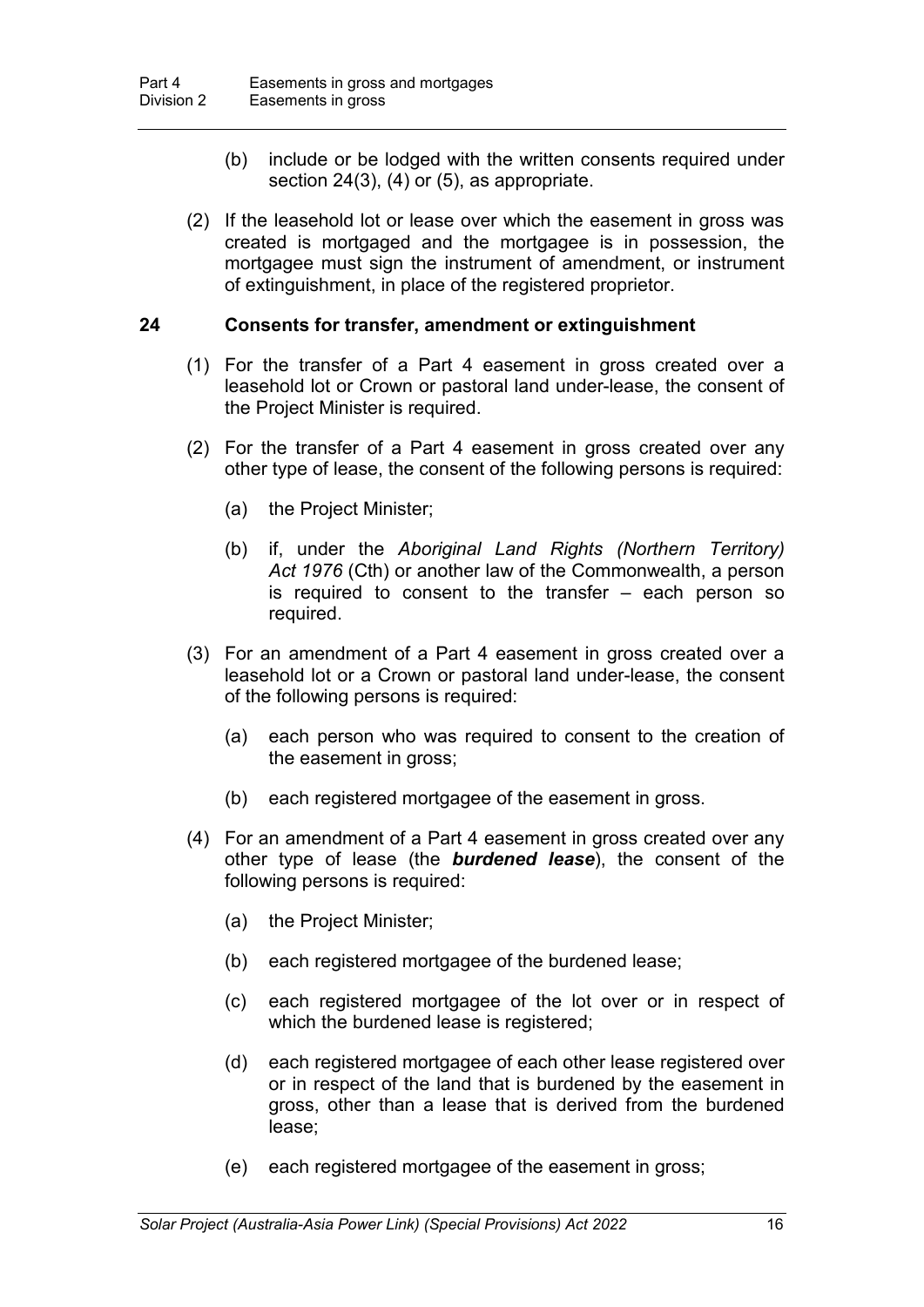- (f) if, under the *Aboriginal Land Rights (Northern Territory) Act 1976* (Cth) or another law of the Commonwealth, a person is required to consent to the amendment – each person so required.
- (5) For the extinguishment of a Part 4 easement in gross, the consent of the following persons is required:
	- (a) the Project Minister;
	- (b) each mortgagee of the easement in gross.

#### **25 Extinguishment and removal from land register**

- (1) Without limiting section 98 or 100 of the *Land Title Act 2000*, a Part 4 easement in gross is extinguished:
	- (a) in accordance with its terms; or
	- (b) as follows:
		- $(i)$  if it was created over a leasehold lot when the Crown lease or pastoral lease, the recording of the grant of which created the lot, expires, is terminated or is otherwise determined;
		- (ii) otherwise when the lease over which it was created expires, is terminated or is otherwise determined.
- (2) If the registered proprietor of a leasehold lot or lease over which a Part 4 easement in gross has been created considers that the easement has been extinguished in accordance with its terms, the registered proprietor may lodge a request for the Registrar-General to remove the easement in gross from the land register.
- (3) Without limiting any powers of the Registrar-General under the *Land Title Act 2000*, the Registrar-General may remove a Part 4 easement in gross from the land register, without notice to the person having the benefit of the easement or any other person, if:
	- (a) the easement in gross has expired; or
	- (b) the easement in gross has been extinguished as mentioned in subsection (1)(b); or
	- (c) the Registrar-General receives a request under subsection (2) and is satisfied on reasonable grounds that the easement in gross has been extinguished.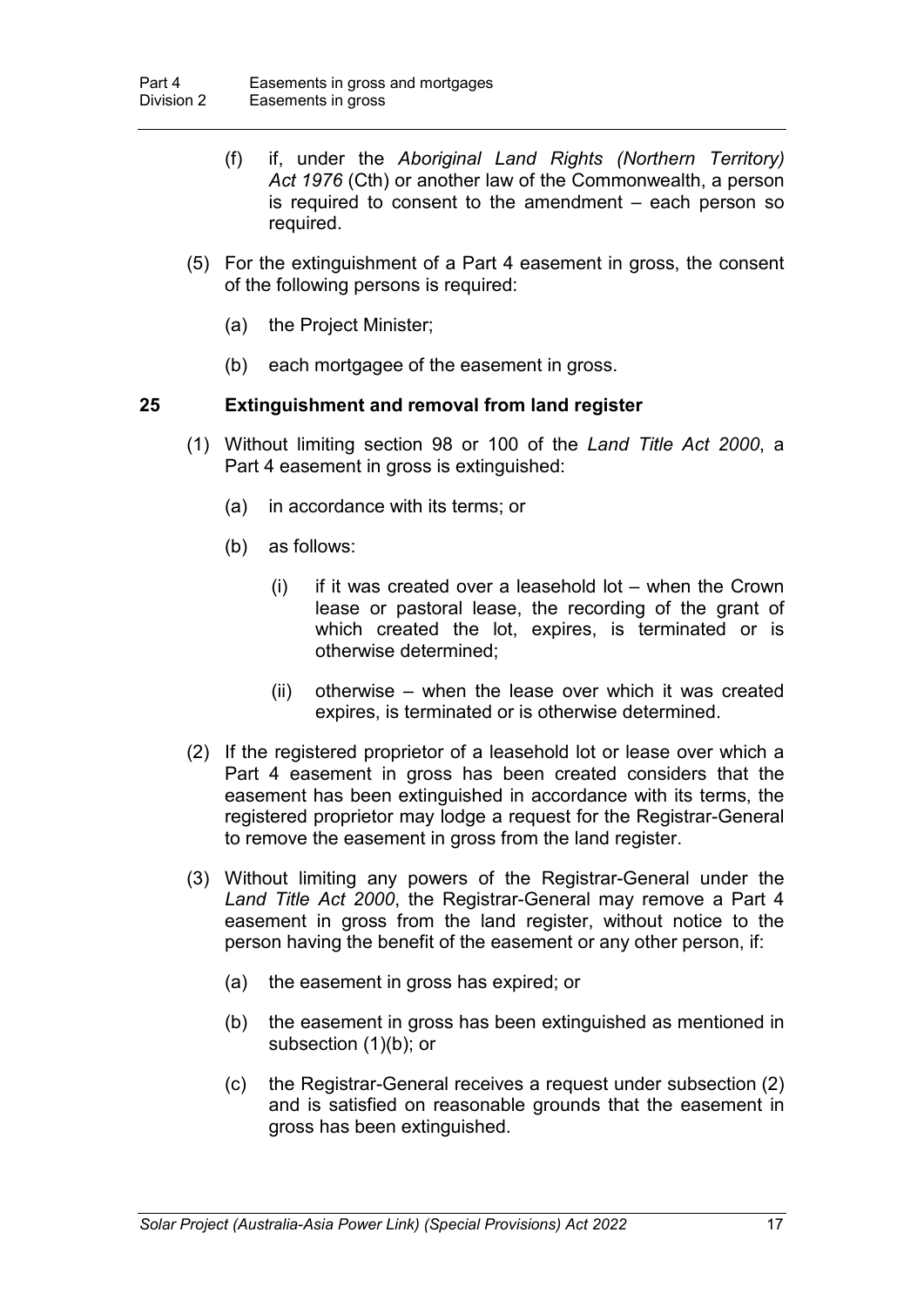## **26 Consent not required from person with benefit of easement in gross**

Despite anything to the contrary in any other Act, the consent of a person having the benefit of a Part 4 easement in gross is not required for the registration of any other dealings over or in respect of:

- (a) the land the subject of the leasehold lot or lease over which the easement in gross was created; or
- (b) any interest in the land mentioned in paragraph (a).

#### **27 Form of consent**

A consent required under this Division does not need to be in a particular form unless the Registrar-General requires it to be.

#### **Division 3 Mortgages of project easements in gross**

#### **28 Project easement in gross may be mortgaged**

- (1) Subject to this Division, a project easement in gross may be mortgaged by registering, under the *Land Title Act 2000*, an instrument of mortgage of the easement in gross.
- (2) The *Land Title Act 2000* applies to a mortgage of a project easement in gross as if it were a mortgage of an interest in a lot but, if there is an inconsistency between this Division and that Act, this Division prevails.
- (3) A project easement in gross cannot be mortgaged other than in accordance with subsection (1).

#### **29 Requirements of instrument**

- (1) Despite section 75 of the *Land Title Act 2000*, an instrument of mortgage of a project easement in gross must:
	- (a) be in the appropriate form; and
	- (b) specify that it is a mortgage of the easement in gross and the mortgage terms; and
	- (c) specify the mortgagor and mortgagee; and
	- (d) specify the easement in gross being mortgaged and the lot or lease over which the easement in gross was created; and
	- (e) be validly executed by the mortgagor and the mortgagee; and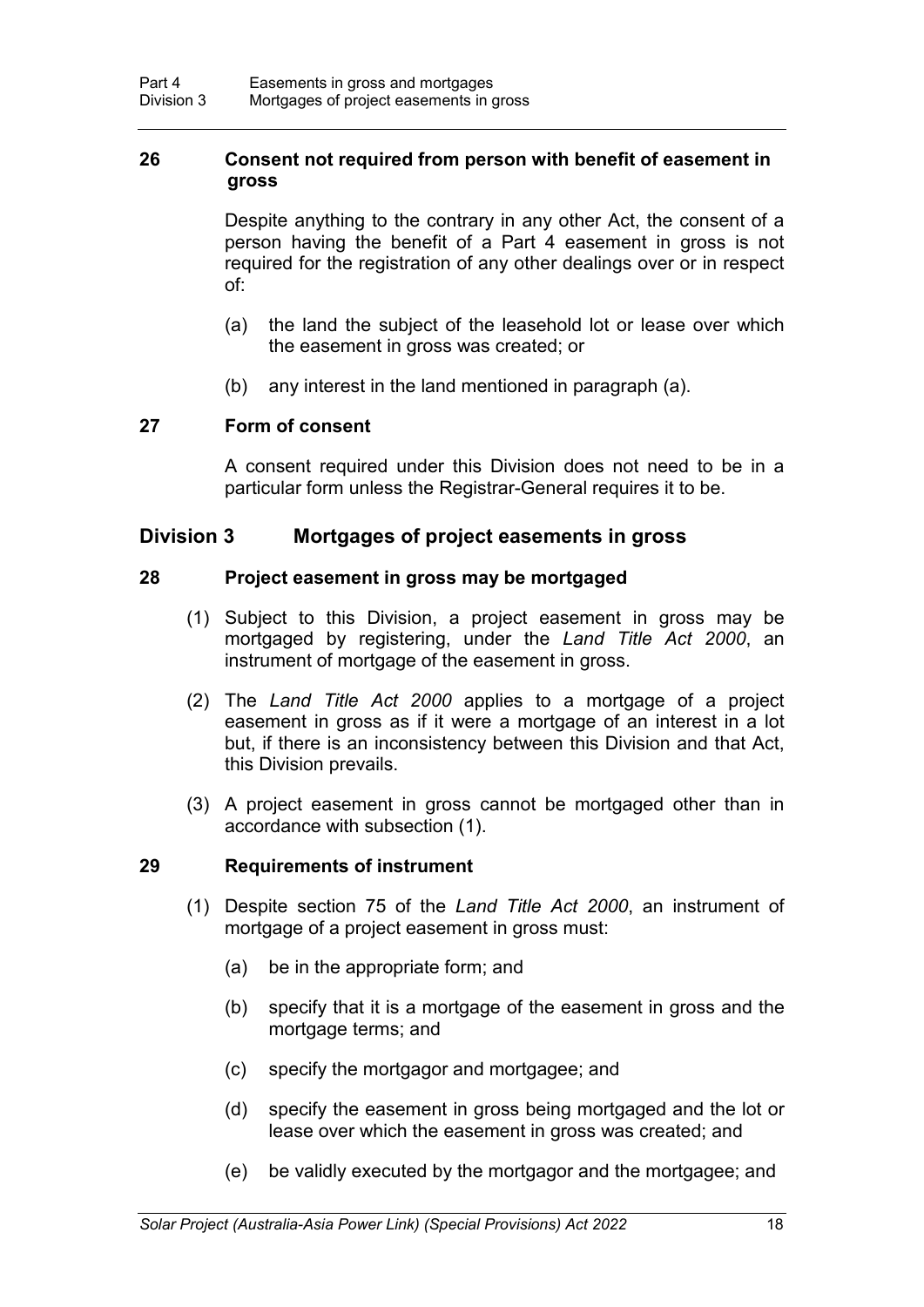- (f) include or be lodged with the written consent of:
	- (i) the Project Minister; and
	- (ii) if, under the *Aboriginal Land Rights (Northern Territory) Act 1976* (Cth) or another law of the Commonwealth, a person is required to consent to the grant of the mortgage – each person so required.
- (2) Subsection (1) does not limit the matters that the appropriate form for an instrument of mortgage of easement in gross may require to be included in the form.

#### **30 Instrument of amendment**

Despite section 10 of the *Land Title Act 2000*, an instrument of amendment of mortgage of a project easement in gross must:

- (a) be validly executed by the mortgagor and the mortgagee; and
- (b) include or be lodged with the written consent of:
	- (i) the Project Minister; and
	- (ii) if, under the *Aboriginal Land Rights (Northern Territory) Act 1976* (Cth) or another law of the Commonwealth, a person is required to consent to the amendment of the mortgage – each person so required.

#### **31 Discharge and removal from land register when easement in gross ends**

- (1) Without limiting section 83 of the *Land Title Act 2000*, a registered mortgage of a project easement in gross is discharged:
	- (a) in accordance with its terms; or
	- (b) when the easement in gross expires, is extinguished, is surrendered or is removed from the land register.
- (2) If the person having the benefit of a project easement in gross that is subject to a registered mortgage considers the mortgage has been discharged in accordance with its terms, the person may lodge a written request for the Registrar-General to remove the mortgage from the land register.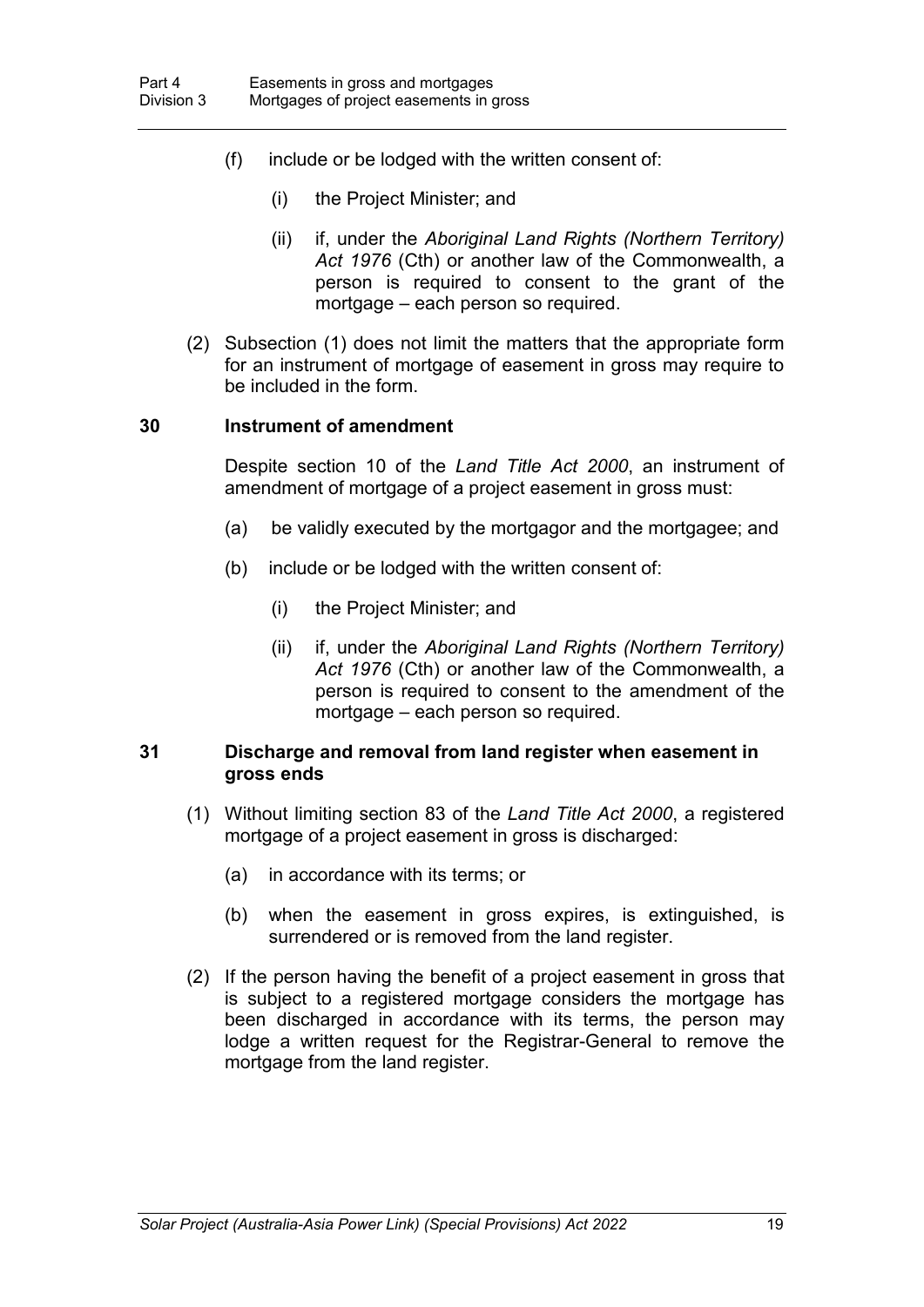- (3) Without limiting any powers of the Registrar-General under the *Land Title Act 2000*, the Registrar-General may remove a registered mortgage of a project easement in gross from the land register, without notice to the mortgagee or any other person, if:
	- (a) the mortgage is discharged as mentioned in subsection  $(1)(b)$ ; or
	- (b) the Registrar-General receives a request under subsection (2) and is satisfied on reasonable grounds that the mortgage has been discharged.

#### **32 Consent not required from mortgagee**

Despite anything to the contrary in any other Act, the consent of the mortgagee of a project easement in gross is not required for the registration of other dealings over or in respect of:

- (a) the land the subject of the lease or lot over which the easement in gross was created; or
- (b) any interest in the land mentioned in paragraph (a).

#### **33 Form of consent**

A consent required under this Division does not need to be in a particular form unless the Registrar-General requires it to be.

#### **34 Liability of mortgagee in possession under easement in gross**

A mortgagee of a project easement in gross (the *easement*) who enters into possession under the easement:

- (a) is liable under the easement to the same extent as the person with the benefit of the easement (the *easement holder*) was liable under the easement before the mortgagee entered into possession; and
- (b) must comply with the terms of the easement as if the mortgagee were the easement holder.

#### **35 Application of laws**

- (1) The following do not apply in relation to a mortgage of a project easement in gross:
	- (a) section 80 of the *Land Title Act 2000*;
	- (b) Part 7, Division 3 of the *Law of Property Act 2000*.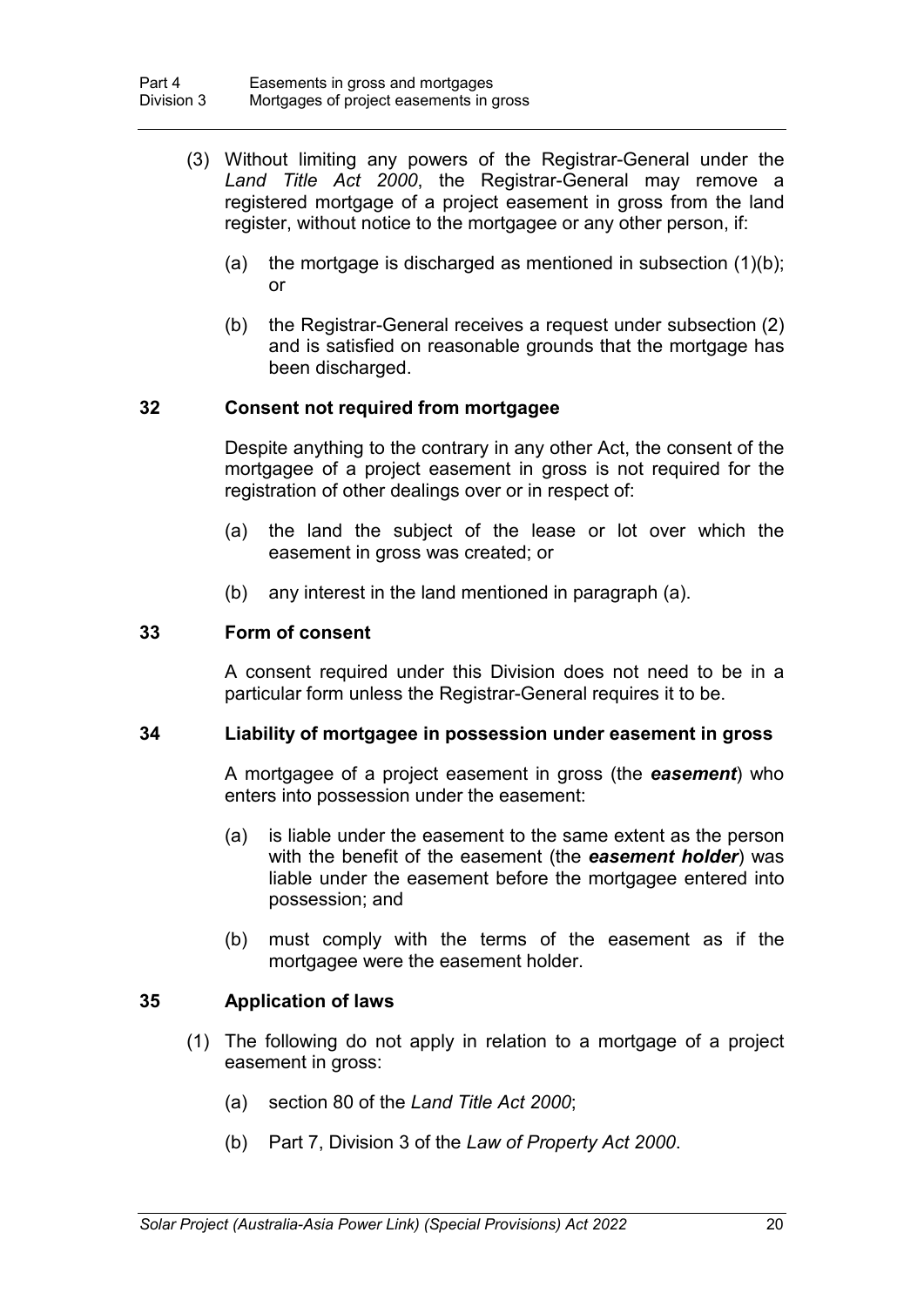- (2) Subject to subsection (3), Part 7, Divisions 1, 2 and 4 of the *Law of Property Act 2000* apply to a mortgage of a project easement in gross as if it were a mortgage as defined in section 4 of that Act.
- (3) If there is an inconsistency between this Division and the *Law of Property Act 2000*, this Division prevails.

# **Part 5 Provisions relating to relevant leases and Crown lands**

# **Division 1 Relevant leases**

## **36 Disapplication of statutory provisions**

- (1) The following provisions of the *Crown Lands Act 1992* do not apply in relation to a Crown lease granted for the solar project, unless the Crown lease, a declared agreement to which the lessee is a party or a declared provision of an agreement to which the lessee is a party, provides otherwise:
	- (a) sections 27(d), (f), (g) and (h), 28, 30, 33, 38, 39, 48, 49, 50, 51 and 59;
	- (b) section 83(1) to the extent it refers to re-appraisement or forfeiture;
	- (c) section  $83(2)(a)$  and (c);
	- (d) section 84(1)(a) to the extent it refers to re-appraisement;
	- (e) section  $84(1)(b)$ ;
	- (f) section 85(1) to the extent it refers to re-appraisement;
	- $(g)$  section 85 $(2)$ ;
	- (h) section 86 to the extent it refers to re-appraisement;
	- (i) section 87;
	- (j) any other provision prescribed by regulation.
- (2) The following provisions of the *Law of Property Act 2000* do not apply in relation to a relevant lease, unless the relevant lease, a declared agreement to which the lessee is a party or a declared provision of an agreement to which the lessee is a party, provides otherwise:
	- (a) sections 134 and 139;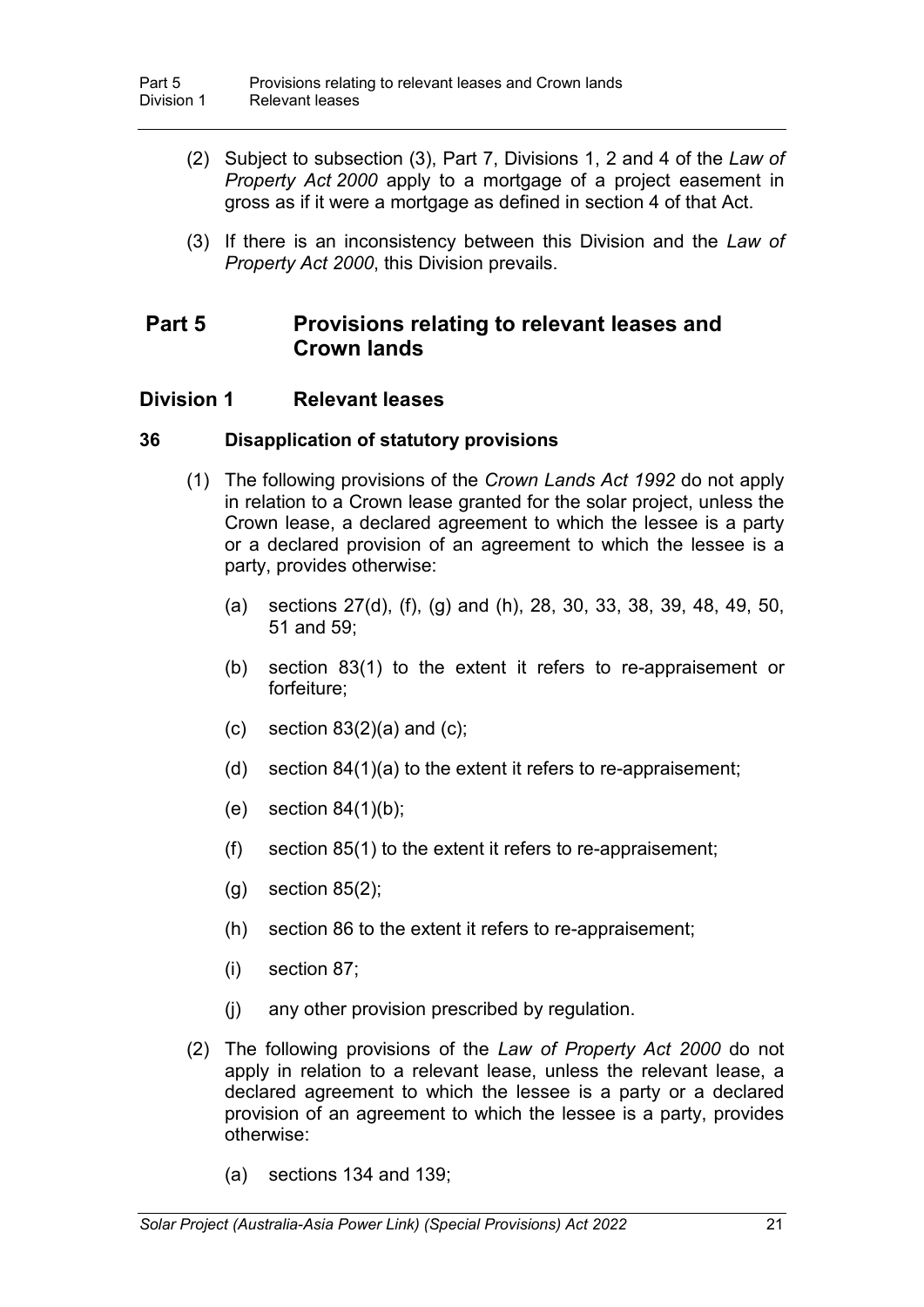- (b) any other provision prescribed by regulation.
- (3) The following provisions of the *Business Tenancies (Fair Dealings) Act 2003* do not apply in relation to a relevant lease, unless the relevant lease, a declared agreement to which the lessee is a party or declared provision of an agreement to which the lessee is a party, provides otherwise:
	- (a) the provisions of Part 13, Division 2;
	- (b) any other provision prescribed by regulation.
- (4) In this section:

*lessee*, in relation to a Crown lease or relevant lease, means the lessee under the Crown lease or relevant lease.

#### **37 Application of statutory provisions**

Despite section 136 of the *Law of Property Act 2000*, sections 137, 138 and 140 of that Act apply in relation to each Crown lease granted for the solar project subject to section 38 and any modifications prescribed by regulation.

#### **38 Relief against forfeiture of relevant leases**

- (1) If a relevant lease is terminated as a consequence of the termination or operation of an agreement:
	- (a) sections 137 and 138 of the *Law of Property Act 2000* do not apply in relation to the relevant lease; and
	- (b) relief against forfeiture of the relevant lease under any other law of the Territory is not available.
- (2) In this section:

*agreement* means a lease or other agreement in relation to the solar project, whether or not it is a declared agreement.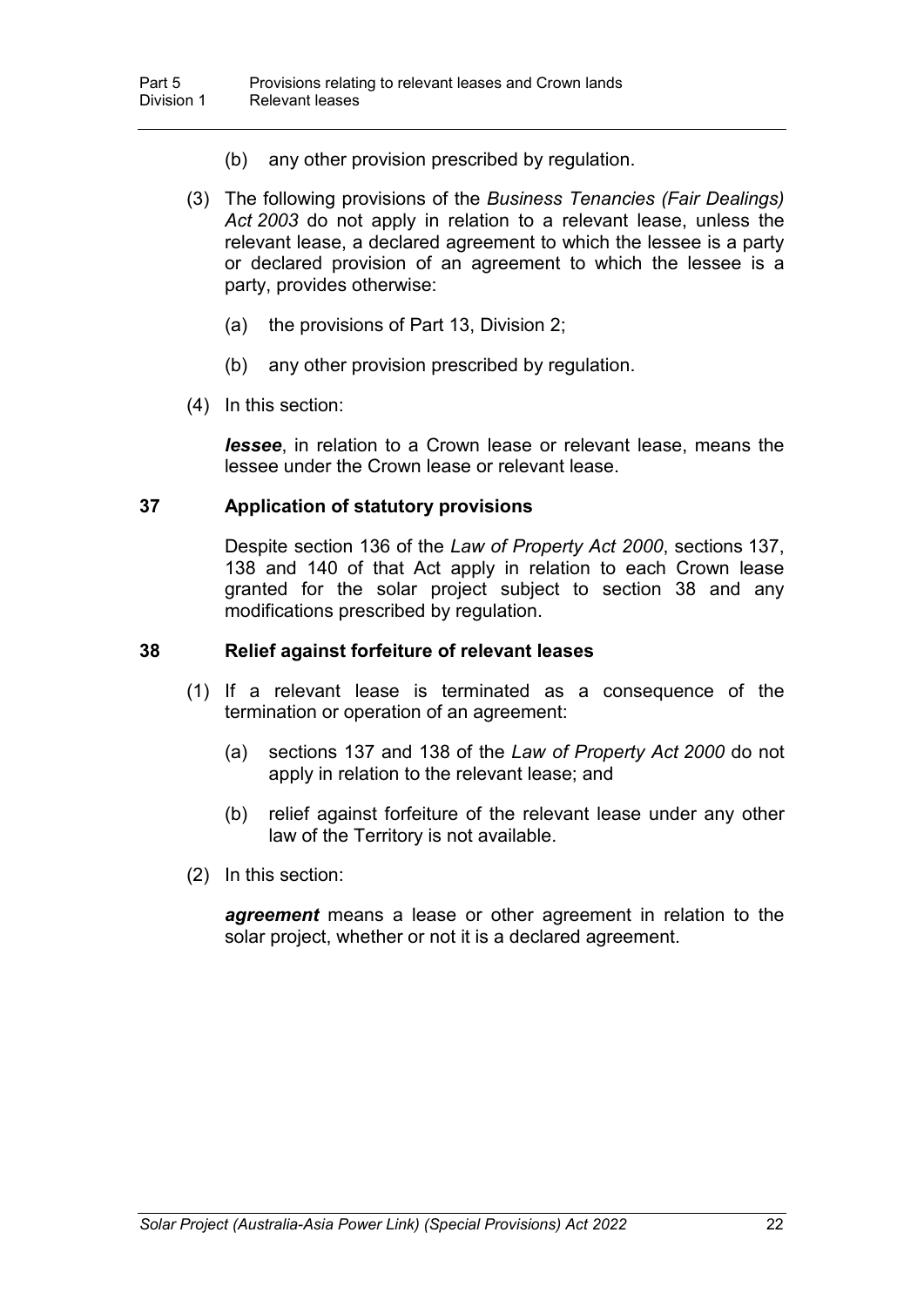# **Division 2 Crown lands matters**

#### **39 Crown Lands Minister's power to enter into certain agreements**

- (1) To avoid doubt, the Crown Lands Minister may, in granting the project tenure, grant a lease, licence, easement, easement in gross or other right over Crown lands for the solar project on terms that include the right of either the Territory or a project participant:
	- (a) to extend the term of the lease, licence, easement, easement in gross or other right; or
	- (b) to renew the lease, licence, easement, easement in gross or other right for a further term.
- (2) To avoid doubt, the Crown Lands Minister may enter into an agreement that includes an option exercisable by either the Territory or a project participant for the grant of a lease, licence, easement, easement in gross or other right over Crown lands for the solar project.

#### **40 Power to enter into agreement about rent, termination or forfeiture**

- (1) The Territory, Crown Lands Minister or Project Minister may enter into an agreement that provides for:
	- (a) the determination, payment or re-appraisement of rent in respect of tenure over Crown lands for the solar project; or
	- (b) the termination or forfeiture of any agreement.
- (2) Subsection (1) applies despite any provision of the *Crown Lands Act 1992* relating to the determination, payment or re-appraisement of rent or the termination or forfeiture of Crown leases or any other law of the Territory to the contrary.
- (3) In this section:

*agreement* means a lease, licence, easement, easement in gross or other agreement in respect of tenure over Crown lands for the solar project.

#### **41 Disapplication of statutory provision in relation to project licence**

(1) Section 61(4) of the *Crown Lands Act 1992* does not apply in relation to a project licence.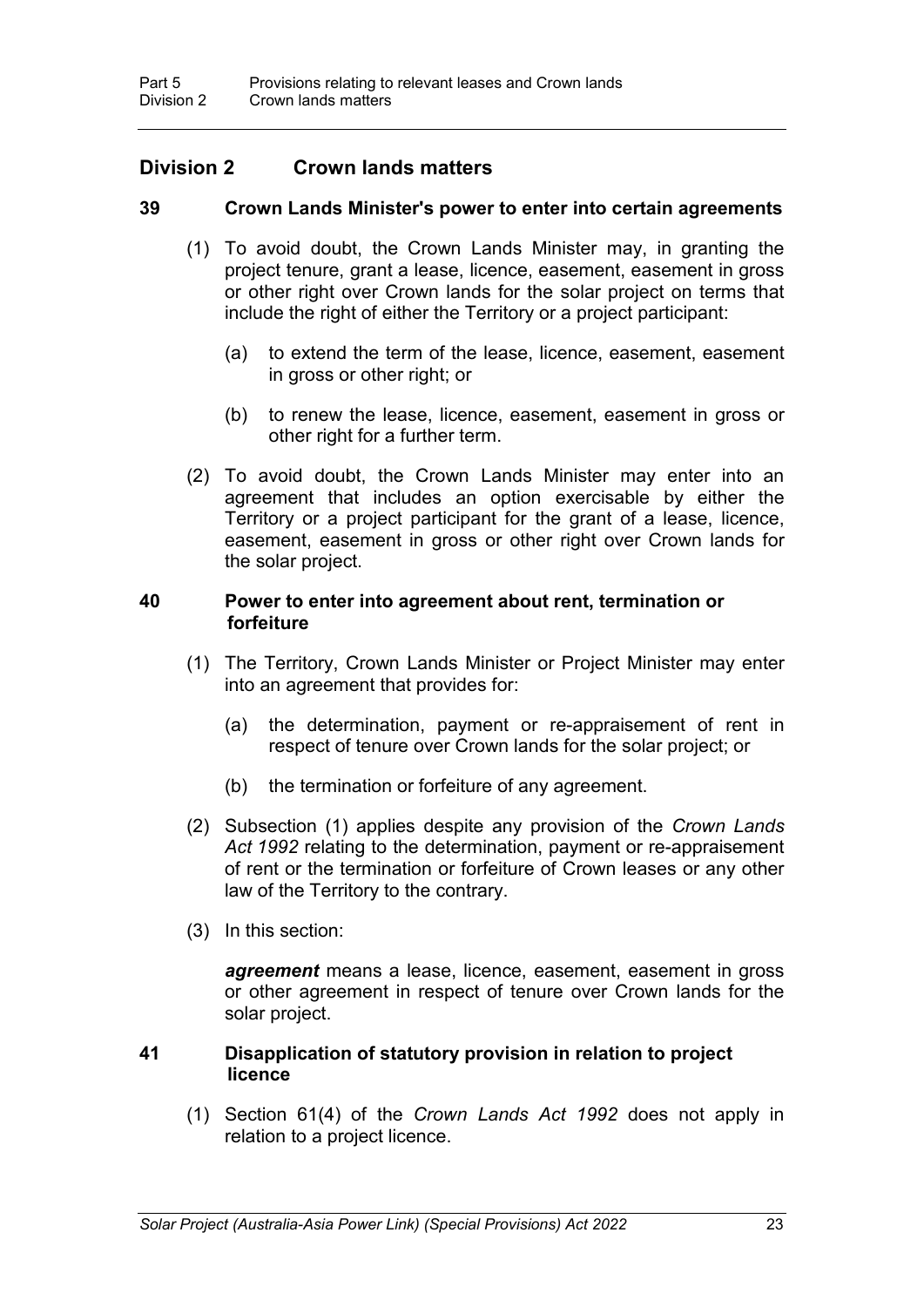- (2) The Crown Lands Minister must not grant a lease or an estate in fee simple of land affected by a project licence unless the grantee has offered the licensee under the project licence a licence that:
	- (a) is of the same nature and for the same benefit as the project licence; and
	- (b) will commence on the grant of the lease or estate in fee simple.
- (3) In this section:

*project licence* means a licence granted under the *Crown Lands Act 1992* for the solar project.

# **Part 6 Other land and infrastructure matters**

## **Division 1 Roads and waterways**

#### **42 Construction on or across road**

- (1) A project participant may, in accordance with the written approval of the Transport Minister, construct, operate and maintain project infrastructure on or across a road.
- (2) A project participant may apply to the Transport Minister for an approval mentioned in subsection (1).
- (3) The Transport Minister may give an approval and any such approval is subject to:
	- (a) unless the approval specifies otherwise a condition that a project participant must not prevent, restrict or interfere with the passage of vehicles on the road; and
	- (b) the conditions the Minister considers appropriate and specifies in the approval or otherwise notifies to the approval holder.
- (4) Without limiting subsection (3)(b), the conditions of an approval may include conditions:
	- (a) requiring the installation, maintenance and operation of safety devices; or
	- (b) requiring the reconstruction and maintenance of the road in the vicinity of the relevant project infrastructure; or
	- (c) relating to the transfer of the approval.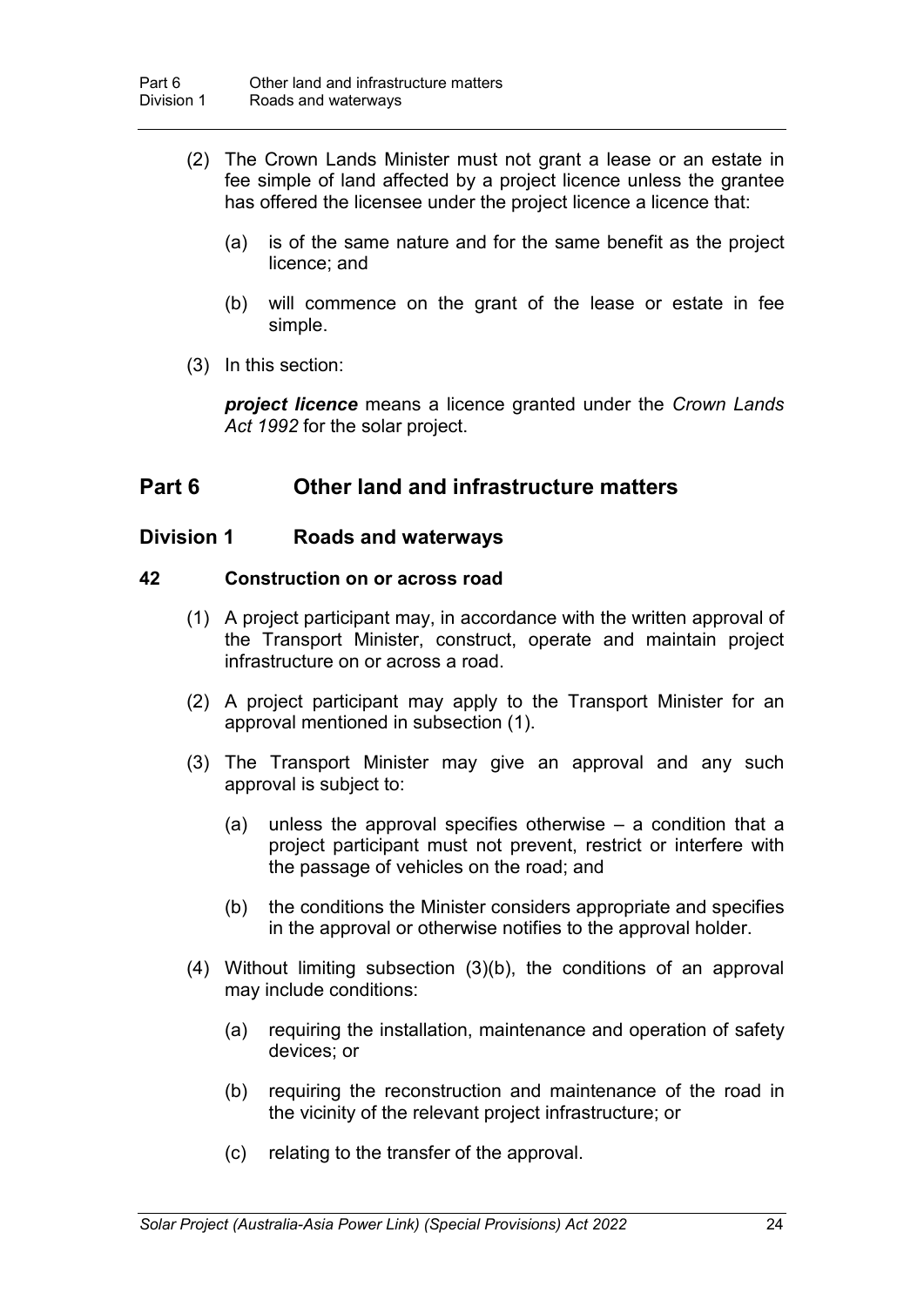- (5) The construction, operation and maintenance of project infrastructure on or across a road (the *works*) by a project participant is taken to be permitted under the *Control of Roads Act 1953* if:
	- (a) an approval for the works has been given under subsection (3); and
	- (b) the conditions of the approval are complied with.
- (6) Subject to subsection (7), any project infrastructure constructed on or across a road does not merge with the road or vest in or belong to the Territory or a local government council, despite section 7 of the *Control of Roads Act 1953* and section 271(5) of the *Local Government Act 2019*.
- (7) Subsection (6) does not apply to the extent a declared agreement or declared provision provides otherwise.

#### **43 Interference with waterway or erection of structure in Northern Territory waters**

- (1) A project participant must not do any of the following without the approval of the Water Minister:
	- (a) interfere with a waterway;
	- (b) prevent, restrict or interfere with the passage of vessels on a waterway;
	- (c) erect, or cause to be erected, below the high water mark of any Northern Territory waters any jetty, wharf, pontoon (whether or not attached to the shore), mooring or structure, whether temporary or permanent;
	- (d) moor, anchor or otherwise fasten a floating structure or mooring buoy to the sea floor, a lake or riverbed or the shore of any Northern Territory waters.
- (2) A project participant may apply to the Water Minister for approval to take an action mentioned in subsection (1).
- (3) The Water Minister may give an approval subject to the conditions the Water Minister considers appropriate and specifies in the approval or otherwise notifies to the approval holder.
- (4) Without limiting subsection (3), the conditions of an approval may include conditions relating to the transfer of the approval.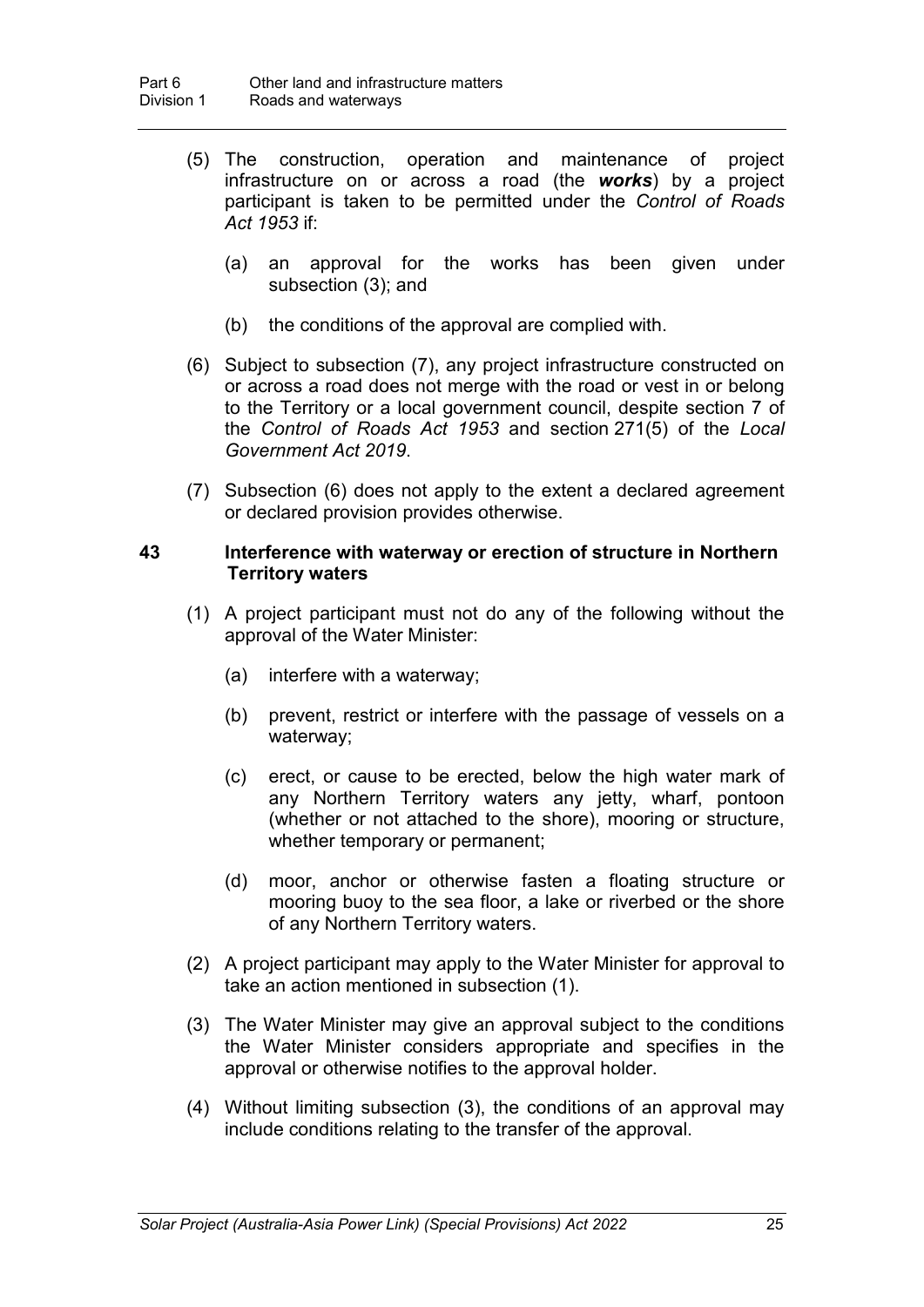- (5) An action mentioned in subsection (1)(a) or (b) taken by a project participant is taken to be permitted under the *Water Act 1992* if:
	- (a) approval for the action has been given under subsection (3); and
	- (b) the conditions of the approval are complied with.
- (6) An action mentioned in subsection (1)(c) or (d) taken by a project participant is taken to be done with the approval of the Director under the *Marine Act 1981* if:
	- (a) approval for the action has been given under subsection (3); and
	- (b) the conditions of the approval are complied with.
- (7) In this section:

*interfere with a waterway*, see section 4(1) of the *Water Act 1992.*

*Northern Territory waters*, see section 7(1) of the *Marine Act 1981*.

*waterway* means any of the following:

- (a) a waterway as defined in section 4(1) of the *Water Act 1992*;
- (b) the beds and banks of a waterway mentioned in paragraph (a);
- (c) the sea and the seabed.

#### **44 Compliance with conditions of approval**

- (1) Each project participant must comply with each condition of an approval given under section 42(3) or 43(3).
- (2) If a project participant fails to comply with a condition of an approval:
	- (a) the Territory may take the action necessary to give effect to the condition; and
	- (b) the reasonable costs and expenses incurred by the Territory in taking that action are recoverable as a debt due to the Territory from the project participant or the approval holder.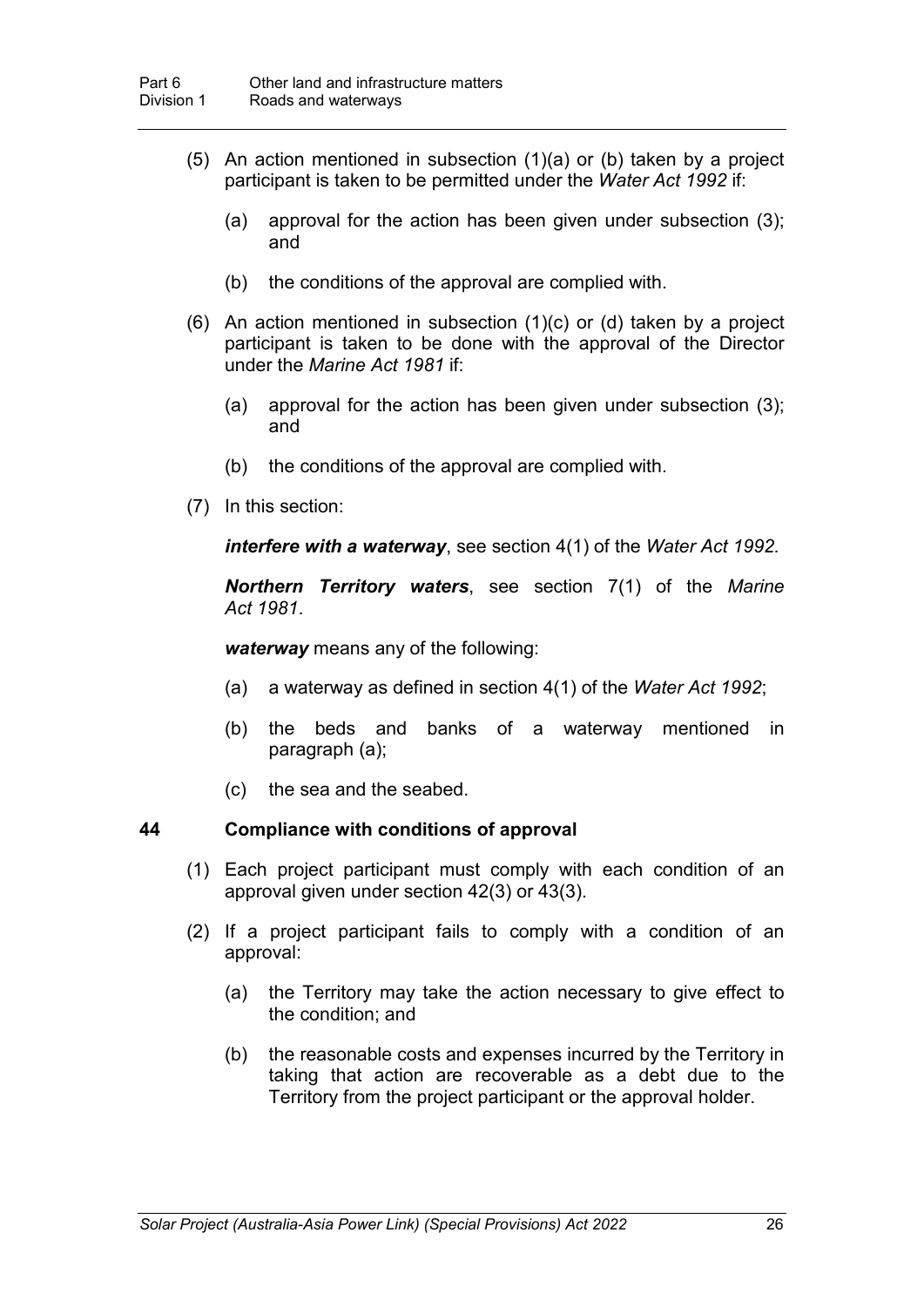- (3) On application by the Territory, the Transport Minister, the Water Minister or any other person with a proper interest, the Supreme Court may:
	- (a) grant an injunction (including a mandatory injunction) to enforce compliance with subsection (1); or
	- (b) award damages against a project participant for non-compliance with subsection (1).
- (4) This section does not prevent action being taken under the *Control of Roads Act 1953*, *Water Act 1992* or *Marine Act 1981*, or limit the remedies that a court may grant, if a project participant fails to comply with a condition of an approval given under section 42(3) or 43(3).

# **Division 2 Application of Building Act 1993 and Planning Act 1999**

## **45 Application of** *Building Act 1993*

To avoid doubt, subject to section 47, the *Building Act 1993* applies in relation to any project infrastructure that is a building within a Building Area for the purposes of the *Building Act 1993*.

#### **46 Certain easements and licences do not constitute subdivision**

- (1) For the purposes of the *Planning Act 1999*, neither of the following constitute a subdivision, as defined in section 5 of that Act:
	- (a) the creation of a transmission easement;
	- (b) the grant of a transmission licence.
- (2) In this section:

*Territory entity* means the Territory, the Crown Lands Minister, the Pastoral Lands Minister or the Project Minister.

*transmission easement* means an easement or easement in gross that is granted by, or with the consent of, a Territory entity for the purposes of electricity transmission infrastructure for the solar project.

*transmission licence* means a licence that is granted by, or with the consent of, a Territory entity for the purposes of electricity transmission infrastructure for the solar project.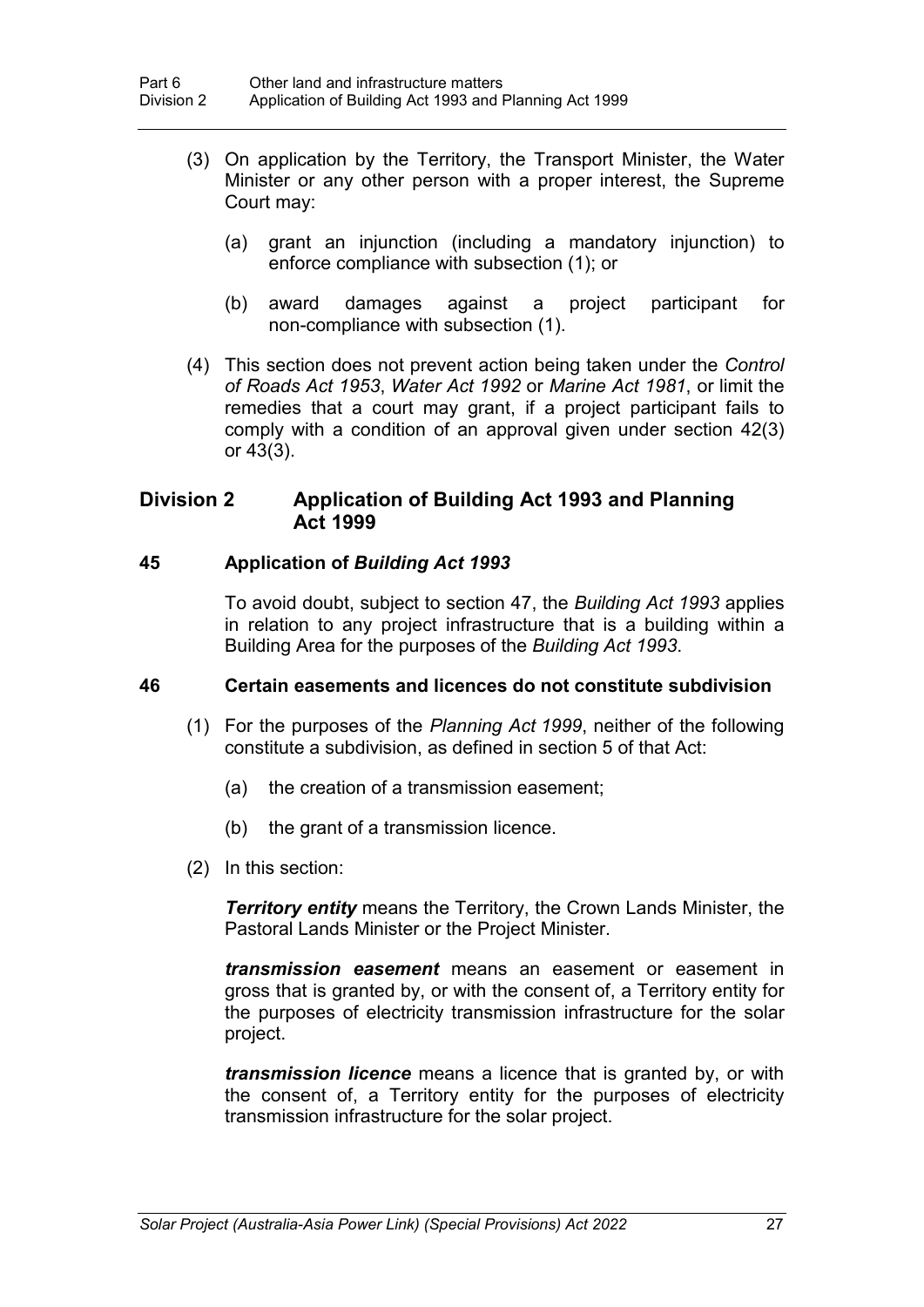#### **47 Certain restrictions not to apply to electricity transmission infrastructure**

- (1) Despite anything to the contrary in a building or planning provision, electricity transmission infrastructure for the solar project is not required to be set back from, and may be constructed across, the following:
	- (a) a lot boundary that is within the railway corridor;
	- (b) a common boundary shared by 2 exempt lots;
	- (c) a common boundary shared by an exempt lot and the railway corridor.
- (2) The Project Minister may, by *Gazette* notice, determine that a lot is an exempt lot for this section.
- (3) In this section:

*building or planning provision* means a provision of the *Building Act 1993* or *Planning Act 1999*, or of a statutory instrument made under either of those Acts, that relates to:

- (a) the siting of buildings; or
- (b) buildings constructed across lot boundaries.

*exempt lot* means a lot that is determined to be an exempt lot for this section under subsection (2).

### **48 Planning Minister is consent authority**

- (1) Despite section 4 of the *Planning Act 1999*, the Planning Minister is the consent authority in relation to any development, on land other than pastoral land, that is proposed for a purpose connected with the construction, operation or maintenance of any of the following:
	- (a) the infrastructure mentioned in section 3, definition *solar project*, paragraphs (a) to (e);
	- (b) all infrastructure ancillary to the construction of the infrastructure mentioned in paragraph (a);
	- (c) any other infrastructure required for the solar project that is designated, in a declared agreement or declared provision, to be electricity infrastructure for this subsection.

*Examples of development for subsection (1)*

*The subdivision of land or clearing of native vegetation.*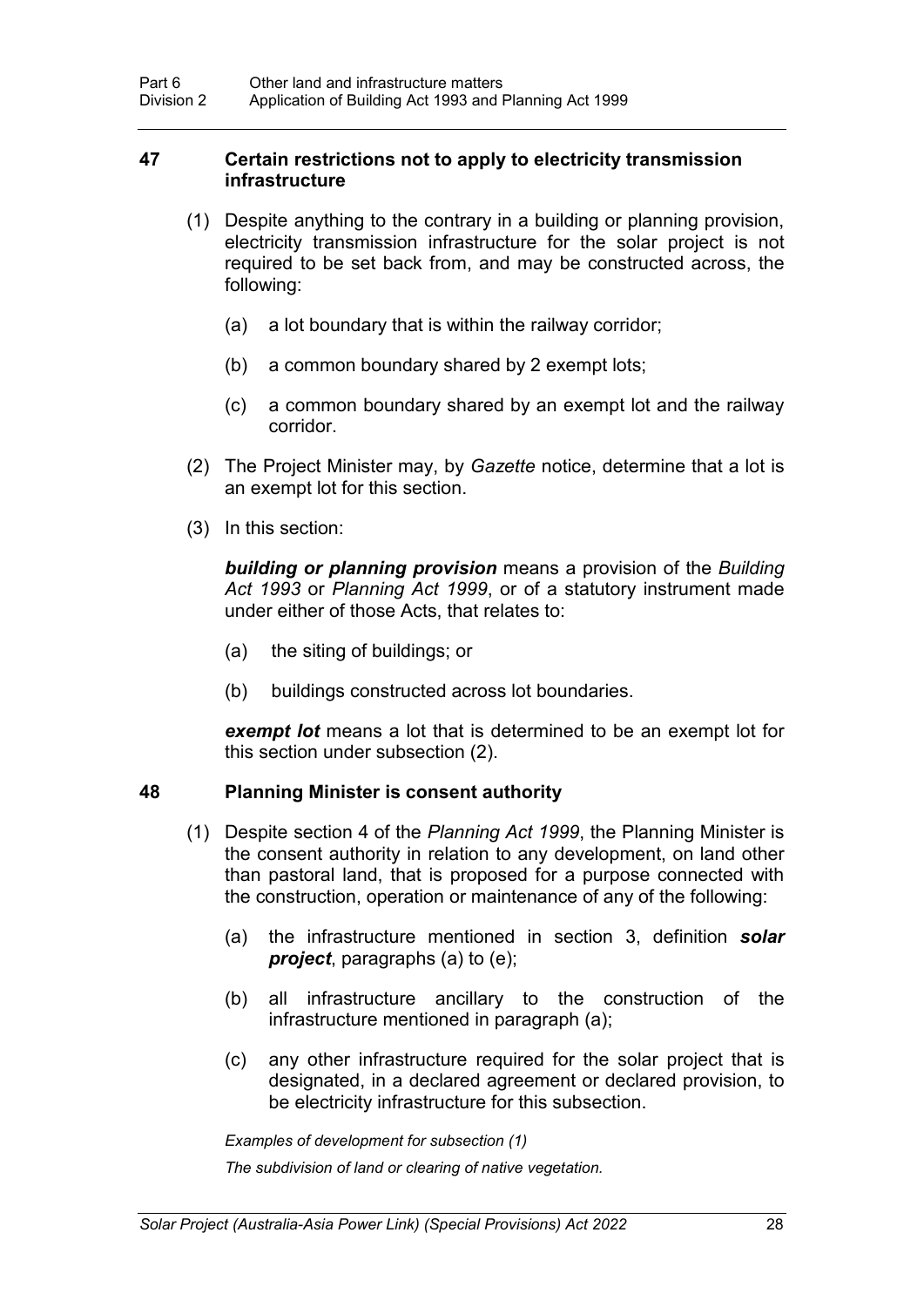- (2) Despite Part 9, Division 1 of the *Planning Act 1999*, NTCAT has no jurisdiction to review a determination of the Planning Minister as the consent authority in relation to a matter mentioned in subsection (1).
- (3) In this section:

*development*, see section 3(1) of the *Planning Act 1999*.

*Planning Minister* means the Minister administering the *Planning Act 1999*.

#### **49 Use and development of land in railway corridor for project infrastructure**

- (1) The NT Planning Scheme and section 8(3) and (4) of the *AustralAsia Railway (Special Provisions) Act 1999* are taken to allow:
	- (a) subject to paragraph (c), the use and development of zoned land within the railway corridor for the purposes of construction, operation and maintenance of project infrastructure only with the consent of the consent authority; and
	- (b) the use and development of unzoned land within the railway corridor for the purposes of construction, operation and maintenance of project infrastructure without the consent of the consent authority; and
	- (c) the clearing of native vegetation on zoned or unzoned land within the railway corridor for the purposes of construction, operation and maintenance of project infrastructure without the consent of the consent authority.

#### *Note for subsection (1)*

*Section 8(2) of the AustralAsia Railway (Special Provisions) Act 1999 provides that the Minister for the time being administering the Planning Act 1999 is the consent authority for the railway corridor.*

- (2) Despite section 8(5) of the *AustralAsia Railway (Special Provisions) Act 1999*, Part 5, Division 2 of the *Planning Act 1999* applies in relation to a development application made under that Act in respect of project infrastructure.
- (3) Subsection (1) prevails over any provision to the contrary in the NT Planning Scheme, the *Planning Act 1999* or the *AustralAsia Railway (Special Provisions) Act 1999*, whether the provision was in force before or after the commencement of this section.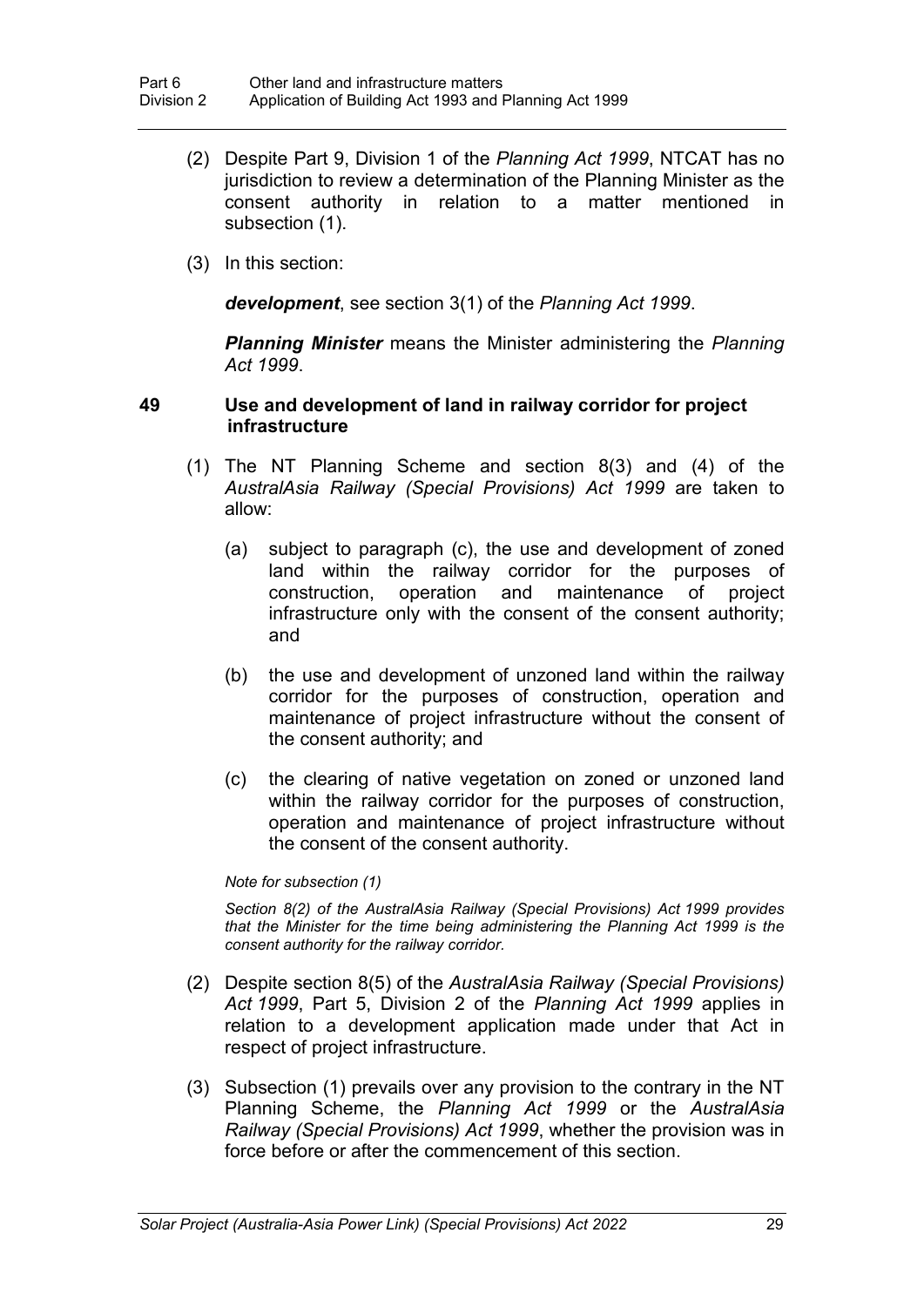(4) In this section:

*NT Planning Scheme* means the Northern Territory Planning Scheme referred to in section 7 of the *Planning Act 1999*.

*planning scheme*, see section 3(1) of the *Planning Act 1999*.

*unzoned land* means land that is not zoned under a planning scheme.

*zoned land* means land that is zoned under a planning scheme.

## **Division 3 Extractive minerals**

#### **50 Extraction of extractive minerals**

- (1) To avoid doubt, a project participant does not commit an offence against section 148(1) of the *Mineral Titles Act 2010* if the project participant extracts extractive minerals without an extractive mineral permit if the extraction is incidental to construction of the project infrastructure and not for the sale of the extractive minerals as contemplated by section 50(3) of that Act.
- (2) In this section:

*extractive mineral*, see section 10 of the *Mineral Titles Act 2010*.

*extractive mineral permit*, see section 50(1) of the *Mineral Titles Act 2010*.

# **Division 4 Sacred sites**

#### **51 Interpretation**

(1) In this Division:

*Sacred Sites Act* means the *Northern Territory Aboriginal Sacred Sites Act 1989*.

(2) If a word used in this Division is defined in section 3 or 19A of the Sacred Sites Act, the word has the same meaning in this Division as it has in the Sacred Sites Act.

#### **52 Consultation period**

The 60 day period referred to in section 19F of the Sacred Sites Act does not apply in relation to a standard application or non-standard application made by a project participant for the solar project.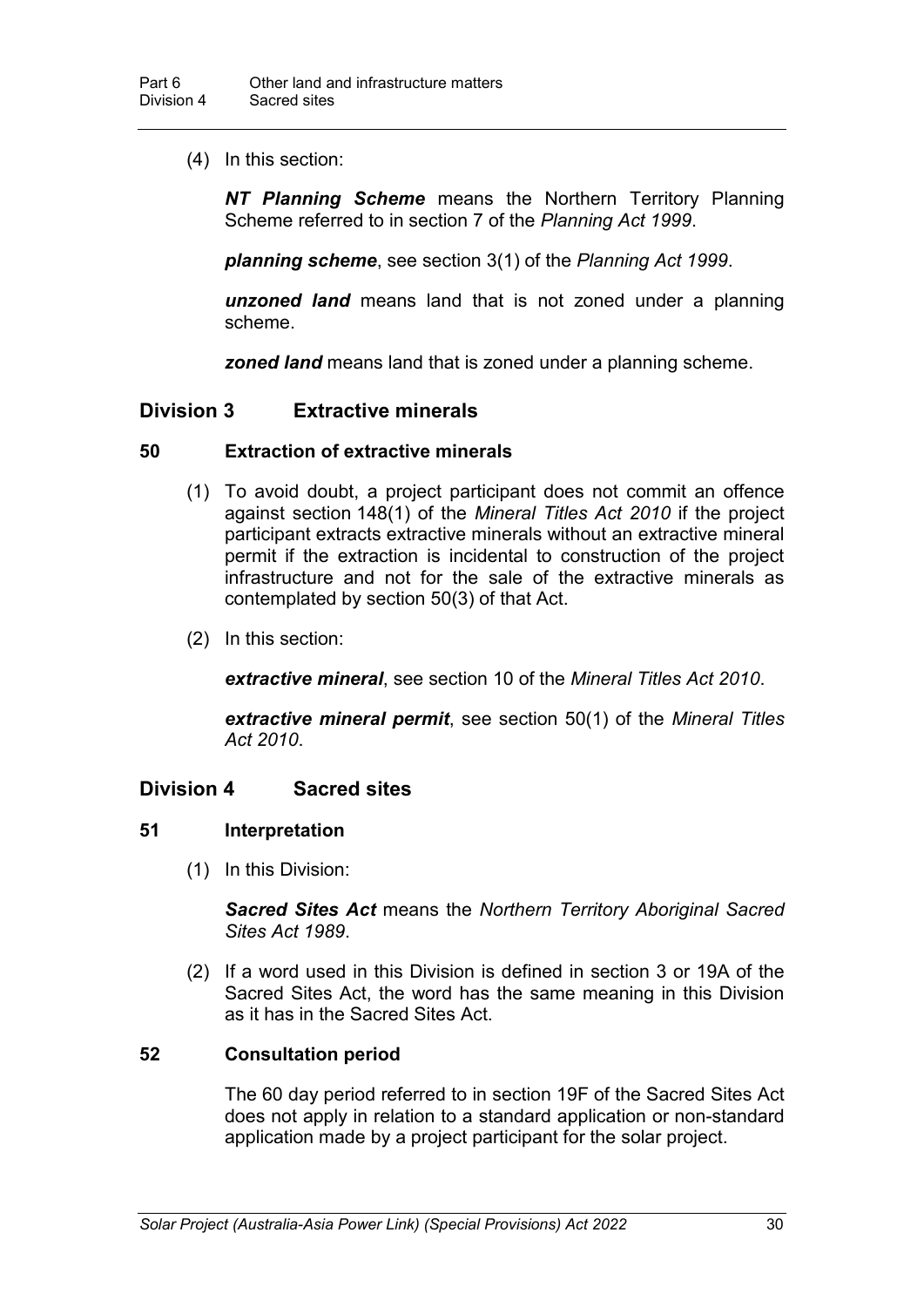## **53 Authority Certificate applies to each project participant**

An Authority Certificate that authorises a use of land, or work on land, that relates to the solar project is taken to authorise each project participant to take the same action subject to the same conditions on the land the subject of the Certificate as the project participant to whom the Certificate was issued.

### **54 Amalgamation of Authority Certificates**

- (1) Subject to subsection (2), the Authority may:
	- (a) revoke 2 or more Authority Certificates issued to a project participant that authorise a use of land, or work on land, in relation to the solar project; and
	- (b) issue to the project participant a single Authority Certificate in place of the revoked Certificates as if the requirements of the Sacred Sites Act relating to revoking and issuing the Certificates had been complied with.
- (2) An Authority Certificate issued under subsection (1)(b):
	- (a) must be issued:
		- (i) in respect of the same land in respect of which the revoked Authority Certificates were issued; and
		- (ii) on conditions that are consistent with the conditions of the revoked Authority Certificates; and
	- (b) is subject to the Sacred Sites Act.

# **55 Failure to comply with conditions of Authority Certificate**

- (1) If a project participant fails to comply with a condition of an Authority Certificate:
	- (a) the Territory may take the action necessary to give effect to the condition; and
	- (b) the reasonable costs and expenses incurred by the Territory in taking that action are recoverable as a debt due to the Territory from the project participant.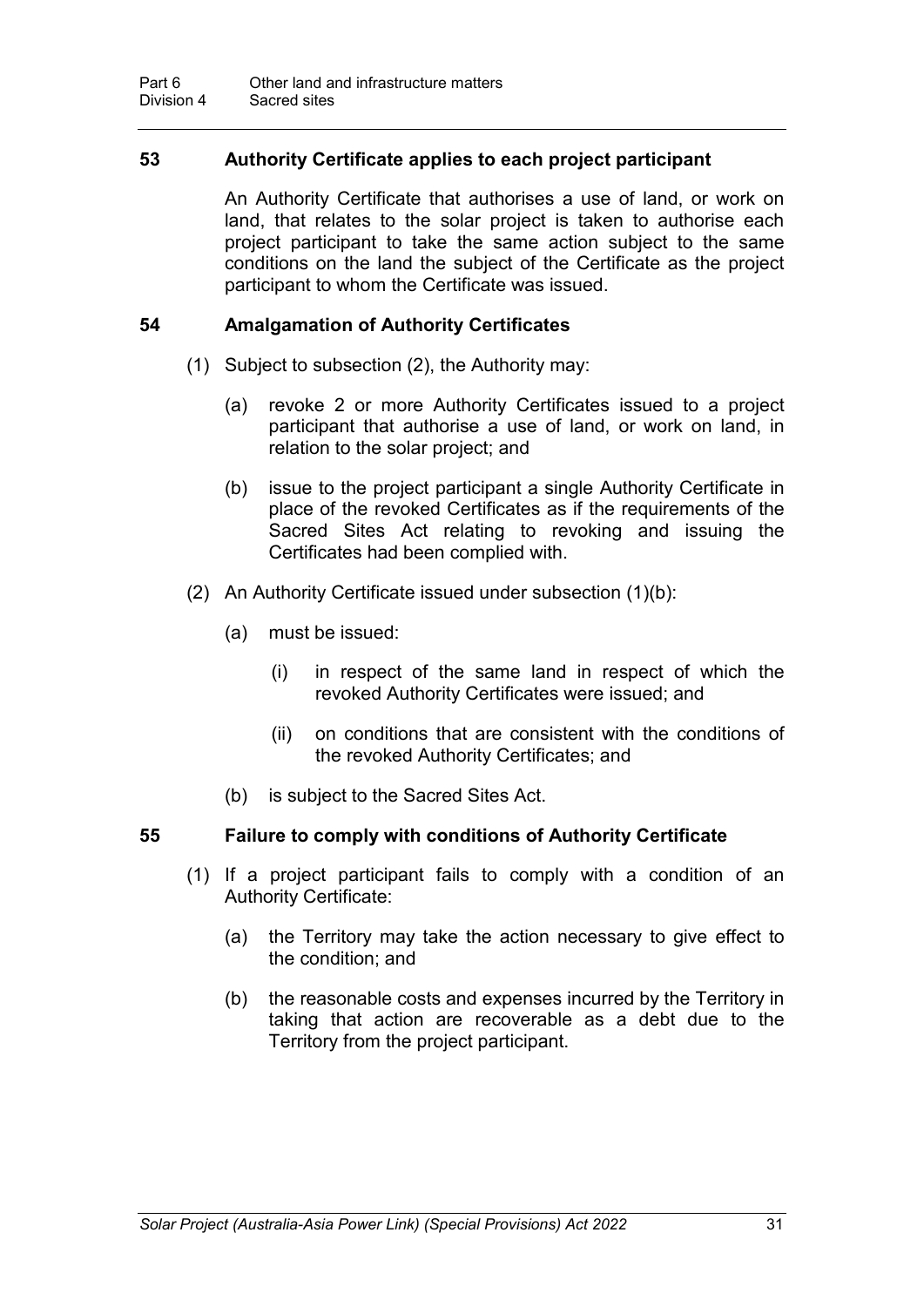- (2) The Supreme Court may, on application by the Territory, the Authority or any other person with a proper interest:
	- (a) grant an injunction (including a mandatory injunction) to enforce compliance by a project participant with the conditions of an Authority Certificate; or
	- (b) award damages against a project participant for non-compliance with a condition of an Authority Certificate.
- (3) This section does not prevent action being taken under the Sacred Sites Act, or limit the remedies that a court may grant, if a project participant fails to comply with a condition of an Authority **Certificate**

# **Part 7 Miscellaneous matters**

## **56 Specific performance of Agreement**

Despite any law of the Territory, an order for specific performance may be made and enforced against the Territory in relation to its obligations under the following in the same circumstances and on the same conditions as an order for specific performance could be made and enforced against an individual:

- (a) any provision of the Agreement that restrains the Territory or Crown Lands Minister from dealing with Crown lands in a particular way;
- (b) any provision of the Agreement that requires the Crown Lands Minister or Pastoral Land Minister to grant, or consent to the grant of, project tenure.

# **57 Acquisition on just terms**

If the operation of this Act would, apart from this section, result in an acquisition of property from a person otherwise than on just terms:

- (a) the person is entitled to receive from the Territory the compensation necessary to ensure the acquisition is on just terms; and
- (b) a court of competent jurisdiction may decide the amount of compensation or make the orders it considers necessary to ensure the acquisition is on just terms.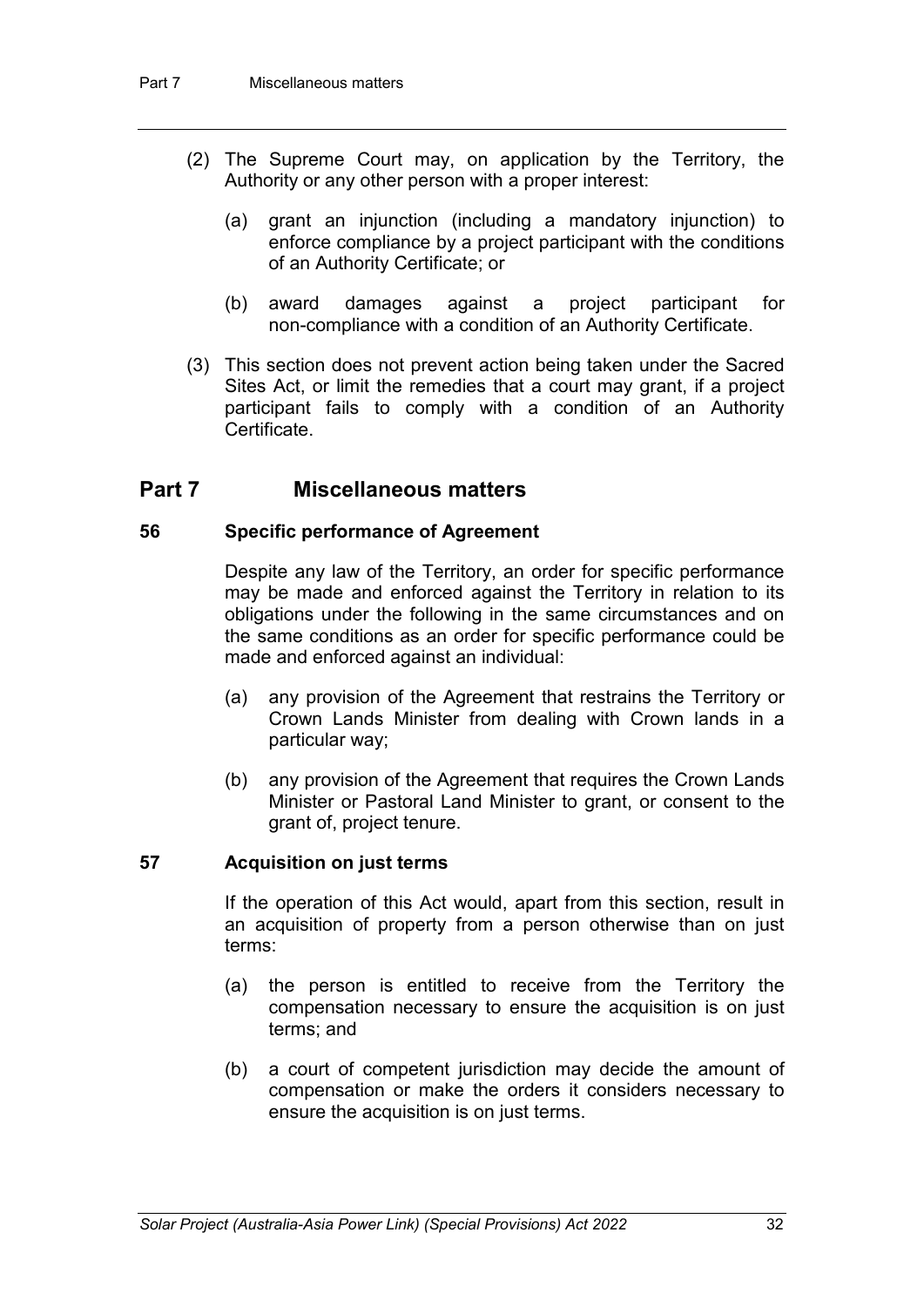#### **58 Compensation not payable**

- (1) Compensation is not payable by or on behalf of the Crown, the Railway Corporation or an officer, employee or agent of the Crown or the Railway Corporation:
	- (a) because of the enactment, commencement or operation of this Act or the making, commencement or operation of any statutory instrument made under this Act; or
	- (b) for any consequence of that enactment, making, commencement or operation; or
	- (c) for any statement or conduct relating to that enactment or making.

*Examples of statutory instruments for subsection (1)(a)*

- *1 A consent given by an appropriate Minister under section 14.*
- *2 A regulation made under section 63 or 64.*
- (2) Subsection (1) does not extend to compensation payable under section 57 or a declared agreement or declared provision.
- (3) In this section:

*compensation* includes damages and any other form of monetary compensation.

*conduct* includes any act or omission, whether unconscionable, misleading, deceptive or otherwise.

*Crown*, see section 4 of the *Crown Proceedings Act 1993*.

*statement* includes a representation of any kind:

- (a) whether made orally or in writing; and
- (b) whether negligent, false, misleading or otherwise.

#### **59 Declared agreements and declared provisions**

- (1) The parties to a Territory agreement may agree in writing that:
	- (a) the Territory agreement is a declared agreement; or
	- (b) a provision of the Territory agreement that deals with any of the matters mentioned in section 60(1) is a declared provision.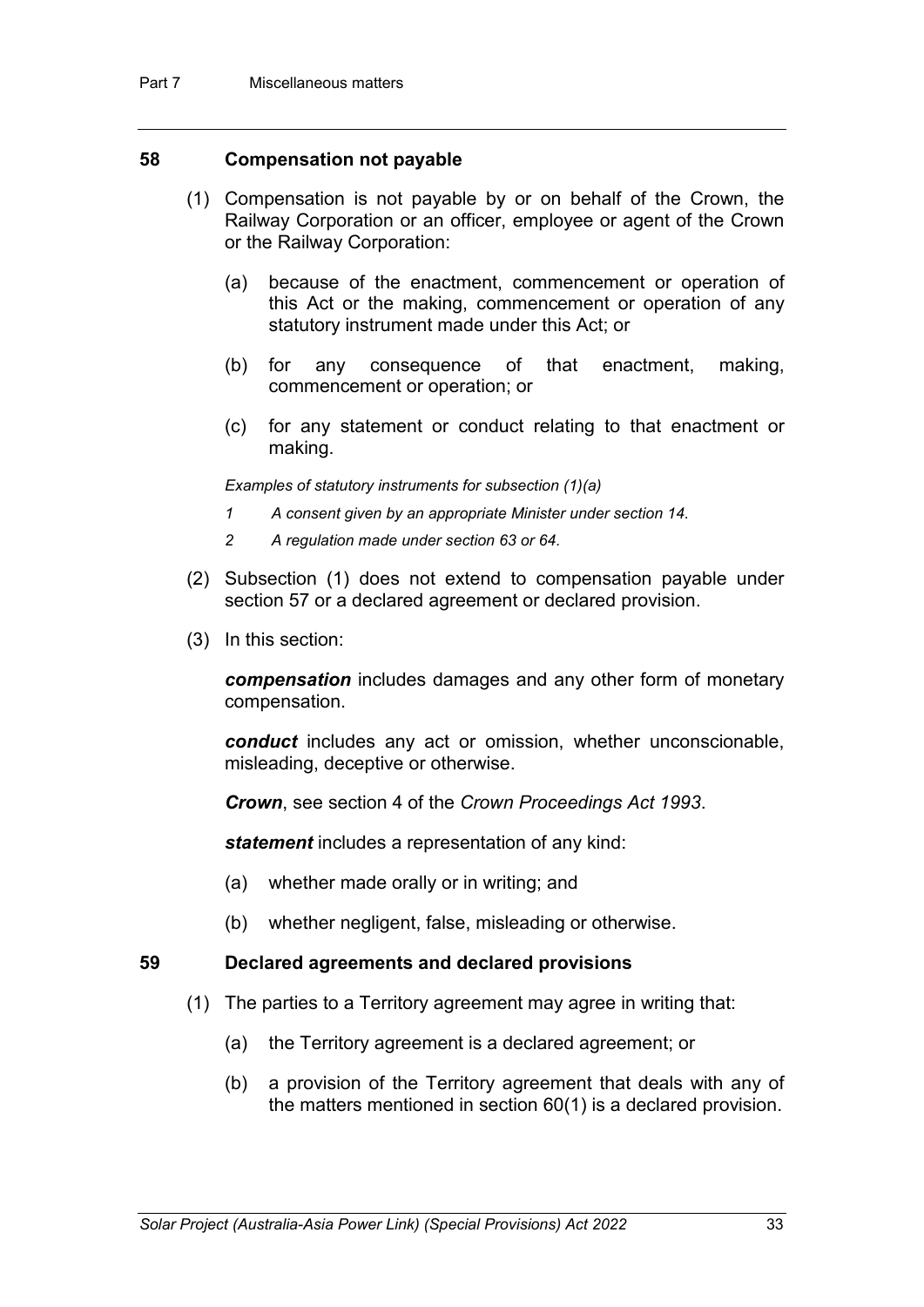- (2) The parties to a third party agreement may agree in writing with the Territory or a minister that:
	- (a) the third party agreement is a declared agreement; or
	- (b) a provision of the third party agreement that deals with any of the matters mentioned in section 60(1) is a declared provision.
- (3) In this section:

*Territory agreement* means an agreement for or in relation to the solar project made between the Territory or a minister and a project participant, whether or not:

- (a) there are any other parties to the agreement; or
- (b) the agreement relates to land tenure.

*third party agreement* means an agreement for or in relation to the solar project made between a project participant and any other person or persons, other than the Territory or a minister, whether or not the agreement relates to land tenure.

#### **60 Effect of provisions of declared agreements and declared provisions**

- (1) A provision of a declared agreement that deals with any of the following matters has effect as if it were a provision of this Act, despite anything to the contrary in any law:
	- (a) the payment of any amount or other benefits, and the retention of those amounts or benefits, by a party to the agreement or the Territory;
	- (b) the circumstances or conditions under which the agreement may be terminated by a party to it;
	- (c) the continuation of the agreement, including any obligation to pay fees, consideration or other amounts or provide benefits, despite unintended or unforeseen circumstances arising;
	- (d) the amounts payable and the rights and obligations of the parties to the agreement, in the event of a breach or termination of the agreement;
	- (e) the non-refundability in any circumstances (including the termination of the agreement) of any amount paid on account of rent, licence fee, premium, option fee, outgoings, security deposit or otherwise;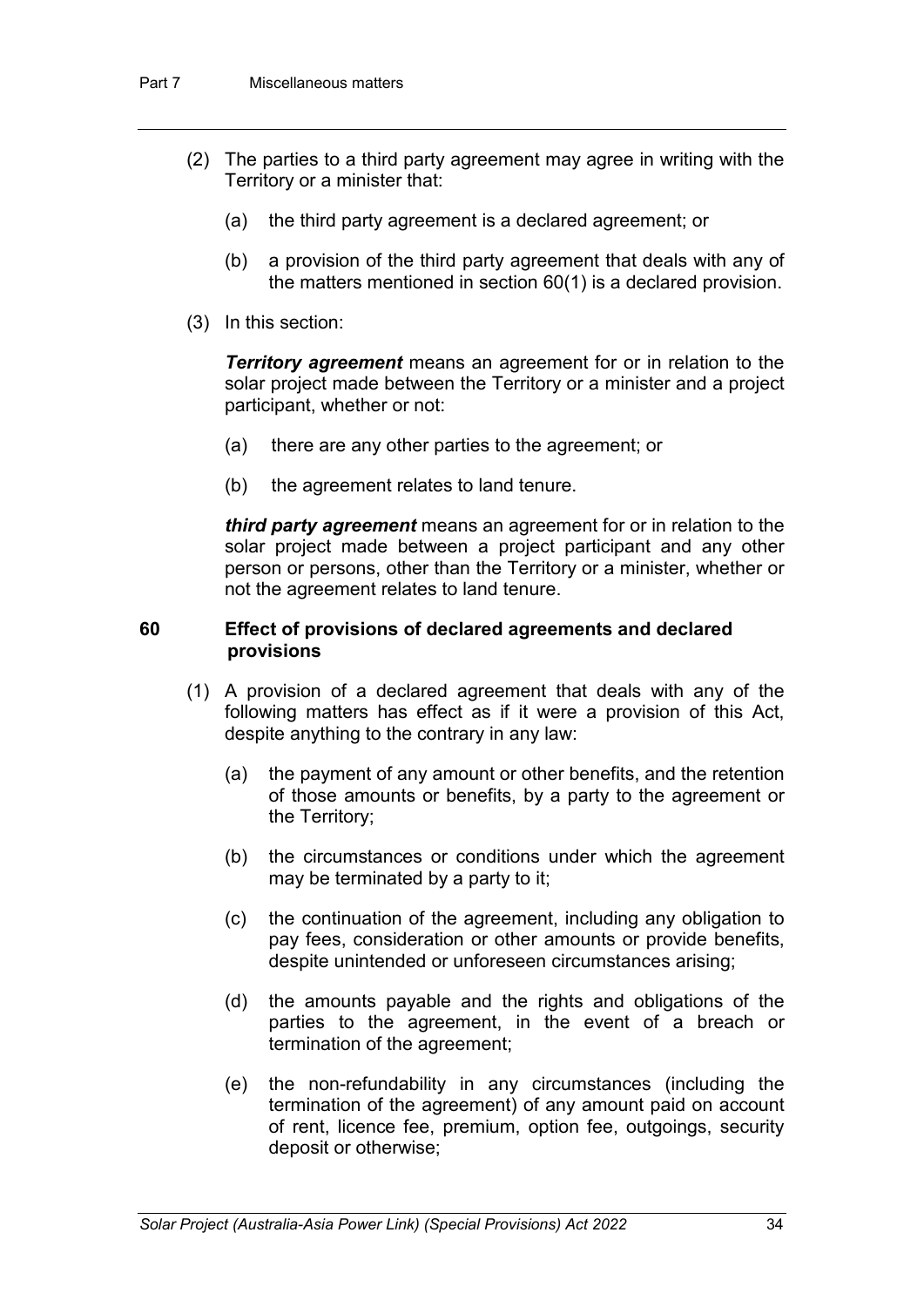- (f) the entitlement to, or the retention or application of, security;
- $(q)$  the payment of a sum that is in the nature of a penalty;
- (h) the ownership of, or the vesting or forfeiture of ownership of, any real or personal property:
	- (i) on termination of the agreement; or
	- (ii) on the occurrence of some other specified event or other thing;
- (i) the liability of a project participant, the Territory or the Railway Corporation;
- (j) the operation of any set-off;
- (k) any right of a party to seek, or prohibition on a party from seeking, an order of specific performance;
- (l) any right of a party to seek, or prohibition on a party from seeking, an injunction.
- (m) the application of a provision mentioned in section 36(1) to a Crown lease or a provision mentioned in section 36(2) or (3) to a relevant lease;
- (n) an agreement that project infrastructure does not merge with the land to which it is affixed and can be dealt with and disposed of as personal property or an agreement that project infrastructure merges with the land to which it is affixed and cannot be dealt with and disposed of as personal property;
- (o) the designation of infrastructure as electricity infrastructure for section 48(1).

#### *Example of a circumstance for subsection (1)(c)*

*Any circumstance that would otherwise result in any obligations under the agreement being incapable of performance or not being required to be performed.*

(2) A declared provision of an agreement has effect as if it were a provision of this Act, despite anything to the contrary in any law.

#### **61 Delegation**

(1) The Project Minister may delegate any of the Project Minister's powers or functions under this Act to another minister.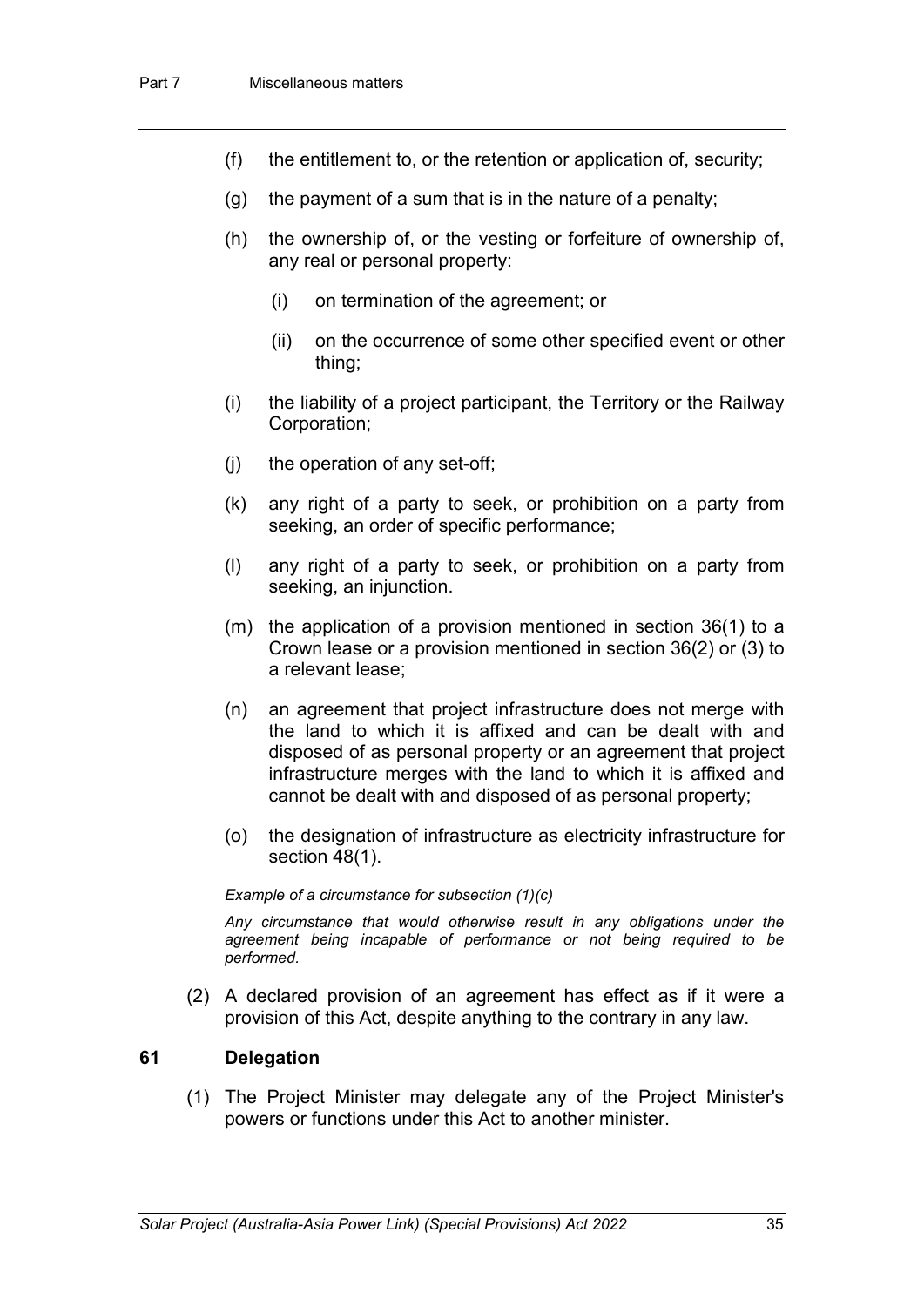- (2) The Project Minister may delegate any of the Project Minister's powers or functions under section 21, 24, 29 or 30 to a public sector employee.
- (3) A minister, other than the Project Minister, may delegate any of the minister's powers and functions under this Act to a public sector employee.

## **62 Directions**

- (1) A direction made under section 8 takes effect at the beginning of the day on which it is made or at any later time specified in the direction.
- (2) A document purporting to be a direction made under section 8 is, unless the contrary is established, taken to be such a direction and to have been properly made.
- (3) A certificate purporting to be signed by the Project Minister or a person prescribed by regulation certifying that a direction mentioned in the certificate is a direction made under section 8 is admissible in evidence in any legal proceedings and is evidence of the matters certified.

## **63 Regulations**

(1) The Administrator may make regulations under this Act.

*Note for subsection (1) See section 65 of the Interpretation Act 1978.*

- (2) Regulations may facilitate:
	- (a) the implementation of the Agreement; and
	- (b) the discharge of the Territory's obligations under the Agreement; and
	- (c) the grant, or consent to the grant, of the project tenure.

#### **64 Amendment or modification of Acts by regulation**

- (1) Without limiting section 63, the Administrator may make a regulation that amends, or modifies the operation of, this Act (other than this section) or another Act to facilitate:
	- (a) the implementation of the Agreement; or
	- (b) the discharge of the Territory's obligations under the Agreement; or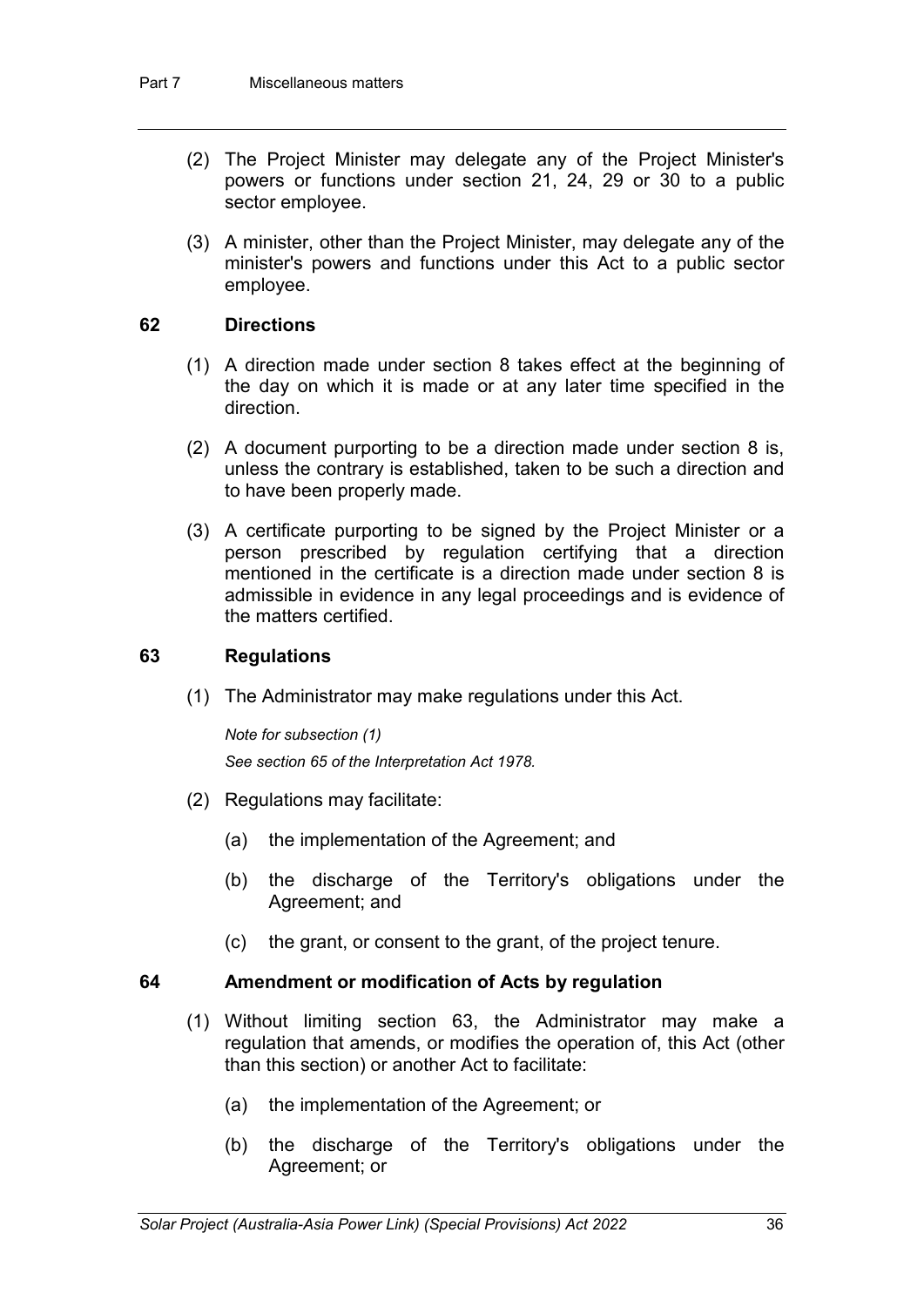- (c) the grant, or consent to the grant, of the project tenure.
- (2) A regulation made under subsection (1):
	- (a) may be expressed to have taken effect on a day earlier than the day on which it is made, but not earlier than the commencement of this section; and
	- (b) may only be made within 2 years after the commencement of this section; and
	- (c) must declare that it is made under this section.
- (3) Despite subsections (1) and (2), to the extent a regulation has retrospective operation, it does not operate to the disadvantage of a person (other than the Territory or a Territory authority) by decreasing the person's rights or imposing liabilities on the person.

# **Part 8 Consequential amendments**

## **Division 1 AustralAsia Railway Corporation Act 1996**

#### **65 Act amended**

This Division amends the *AustralAsia Railway Corporation Act 1996*.

| 66  | <b>Section 17 amended (Functions of Corporation)</b> |
|-----|------------------------------------------------------|
| (1) | Section 17                                           |
|     | omit                                                 |
|     | are:                                                 |
|     | insert                                               |
|     | are as follows:                                      |
| (2) | Section 17(s)                                        |
|     | omit                                                 |
|     | Project; and                                         |
|     | insert                                               |
|     | Project;                                             |
|     |                                                      |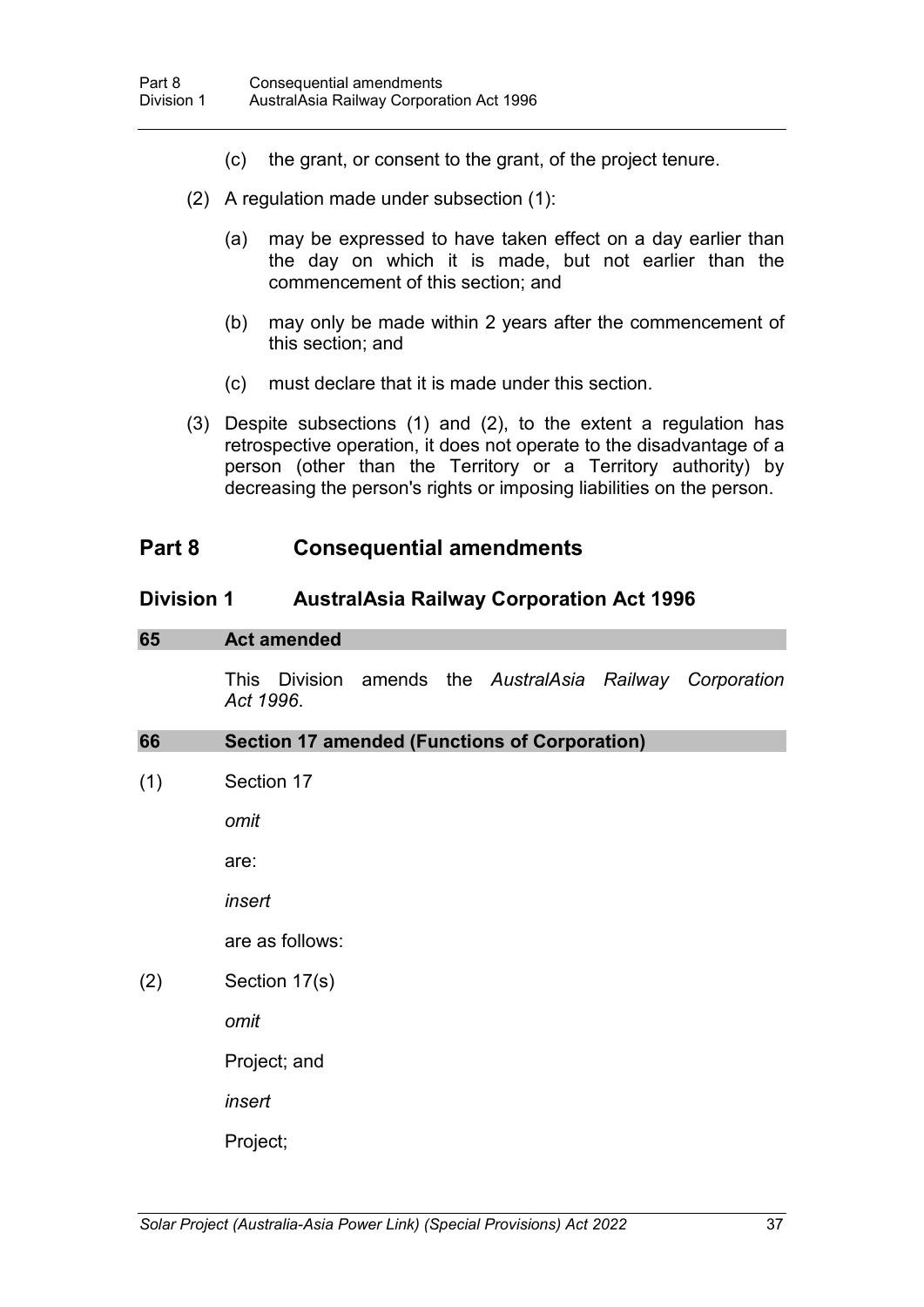(3) Section 17(t)

*omit*

assets.

*insert*

assets;

(4) After section 17(t)

*insert*

- (u) to facilitate access to and use of the corridor as required for the solar project as defined in section 3 of the *Solar Project (Australia-Asia Power Link) (Special Provisions) Act 2022*;
- (v) to negotiate and enter into agreements to facilitate other projects or arrangements in relation to the corridor.

## **67 Section 18 amended (Powers of Corporation)**

(1) Section 18(2)

*omit*

may:

*insert*

may do any of the following:

(2) Section 18(2)(a)

*omit, insert*

- (a) negotiate and enter into contracts and agreements;
- (3) After section 18(2)(b)

*insert*

- (ba) grant easements, including easements in gross;
- (4) After section 18(2)(m)

*insert*

(ma) accept payments;